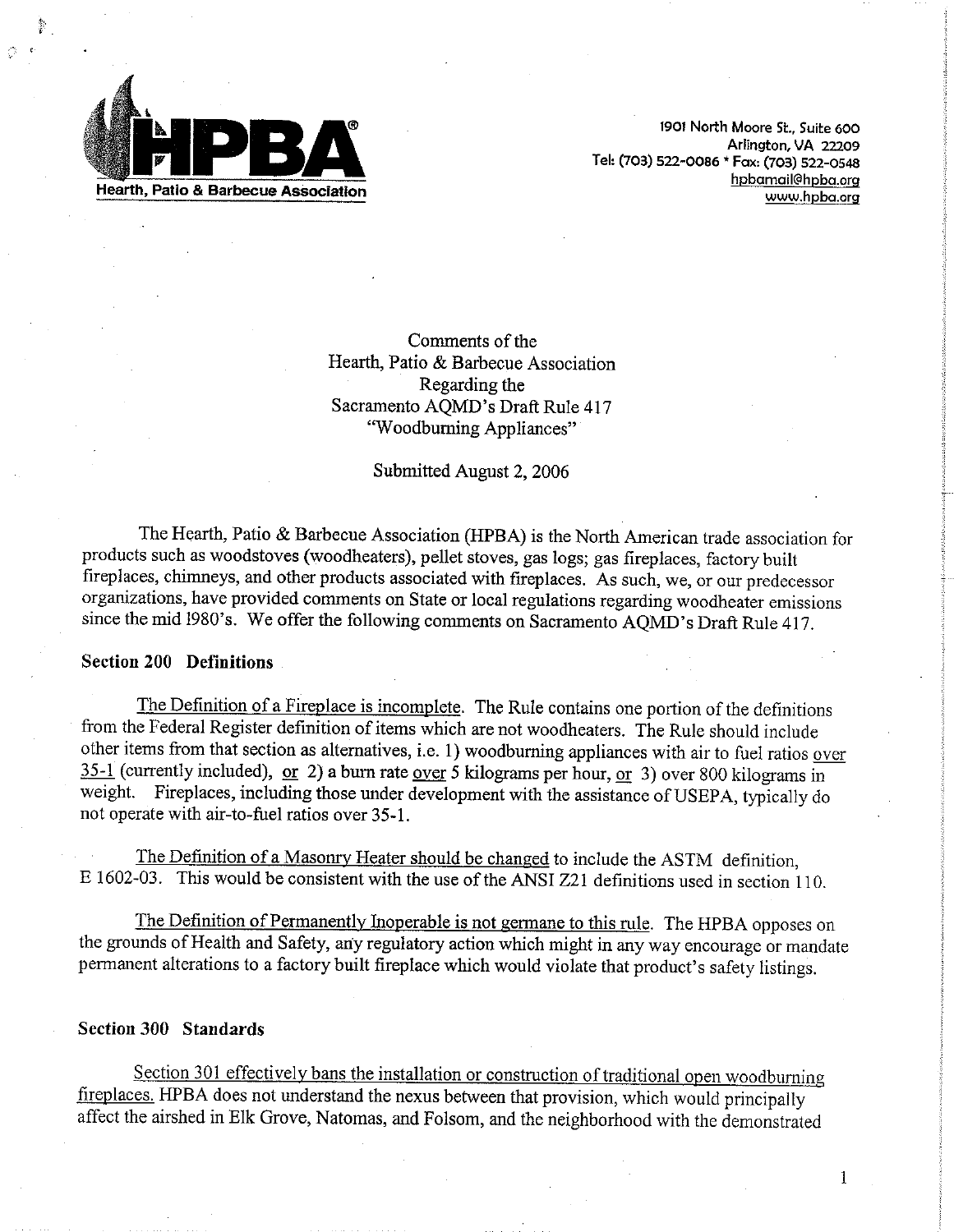woodsmoke problem, Del Paso Manor. At a minimum the Staff paper should offer some actual justification of this ban on a very traditional aspect of people's homes.

The Staff paper should be revised to reflect the fact that, according to our manufacturers, the vast majority of new homes in this county are currently constructed with gas fireplaces, in excess of 90%. This rule will have little effect on production homes, and will principally impact custom fireplaces, in custom homes.

Section 301.1 (d) should be changed to include the possibility of including the new cleanburning fireplaces. Currently, the fireplace industry has been working with the USEPA to create testing methodology, through the ASTM process to create an approval process for fireplaces similar to the certification process that the NSPS created for wood stoves (also known as Title 40, Part 60, subpart AAA). EPA representatives are aware that these new products will not be woodheaters and thus will be separate from the appliances defined in the NSPS.

This subsection should contain language which allows for these new developments in emission control technology, as long as that technology is recognized by USEPA and is compatible with the District needs.

In Section 301.2 we support what we believe to be the intent of this section, to extend the enforcement of EPA certified Woodheaters to the used woodstove business. We are, as pointed out above, concerned about any provision which encourages consumers to "render permanently inoperable" all woodburning appliances, which could include factory built fireplaces. Perhaps the rule should contain language which focuses this provision on antique woodstoves, which is probably what the provision was originally intend to cover, would be appropriate.

Section 301.3 raises a host of issues for us. Our retailers already routinely include information on proper installation and use, as well as proper wood selection, with the sale of each appliance. Information on the Health Effects of woodsmoke and proper weatherization methods for the home must be supplied by the District. Our retailers cannot be expected to source this type of information and then seek the approval of the District's PIO on what ever they may find. I'm confident they will be happy to share with their customers any information the District wishes to supply.

With regards to the requirement on proper woodstove sizing information, I'm equally certain that they will consider supplying that to consumers upon the time of sale, although that information is somewhat superfluous at that point. If the district is concerned about proper sizing they are welcome to create the definitive piece of information on this subject. I know the woodstove team at USEPA would welcome this help, as they have given up on this idea.

HPBA is well aware that this section appears in other ordinances in the state. We are equally aware that it is ignored in most of those districts. If Sacramento AQMD wishes to take this section seriously, we will be happy to work with you on the subjects which we have expertise in. If Sacramento AQMD is not planing to follow up on these items, or is not certain if the District will, or will not, provide these materials consistently into the future, HPBA recommends that this sub-section be re-thought.

### **Section 400 Administrative Compliance**

The requirement that a manufacturer submit information directly to the APCO is burdensome and duplicative. EPA Woodheaters come labeled as to their compliance. This may be appropriate for

 $\overline{2}$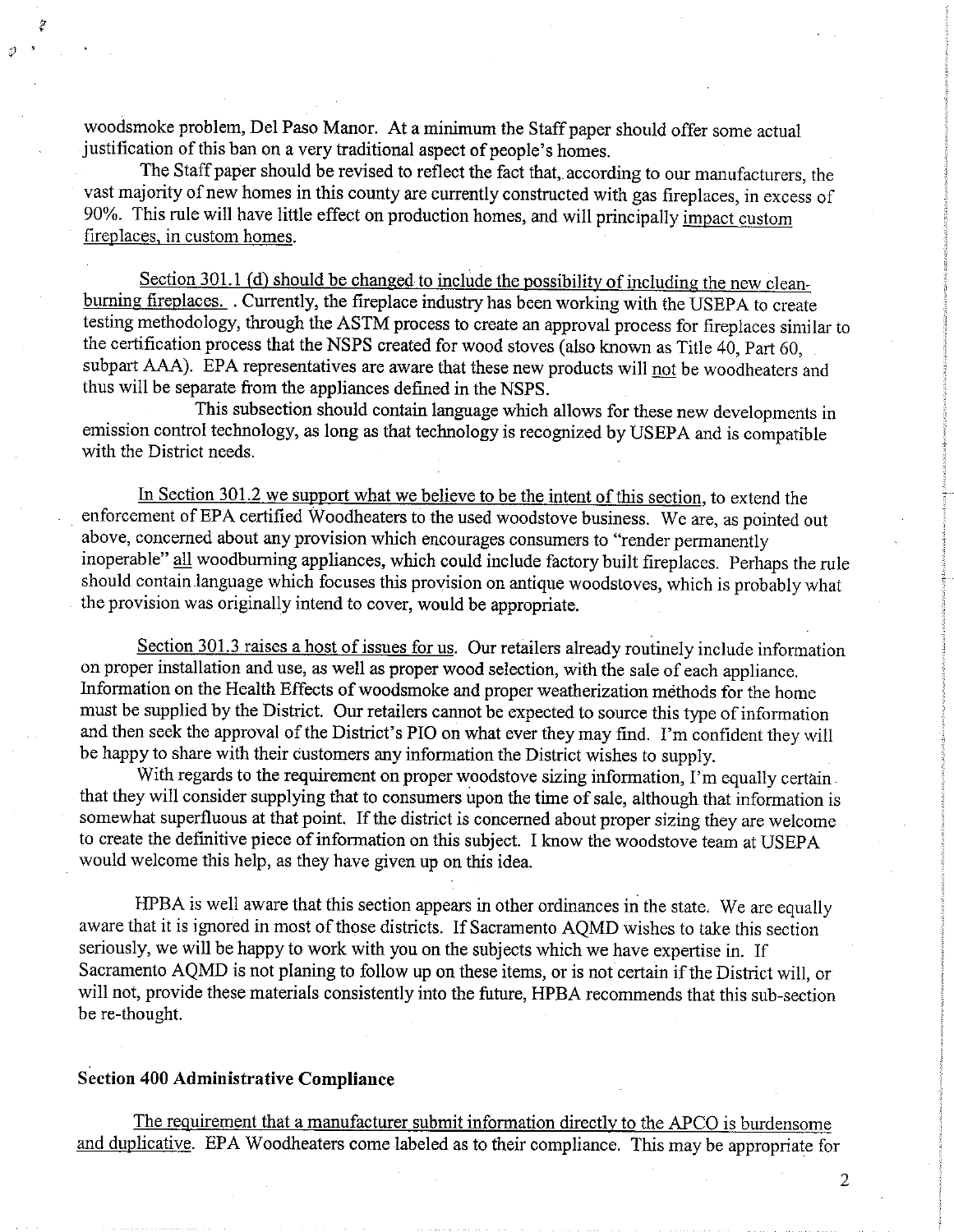Masonry Heaters and pellet stoves but is unnecessary for EPA certified appliances since they are governed by the Federal Regulation.

Is the District's enforcement Division prepared to enforce this regulation with regard to all the non-traditional sources of outside fireplaces? HPBA believe that Air District should only adopt rules regarding Hearth Products which they are fully prepared to enforce.

### Conclusion

HPBA always supports regulations that encourage the removal and destruction of old, pre EPA certified Woodheaters. We regret that this rule does not address that issue more directly. HPBA also always supports full enforcement of any provision of a rule, so as to create a "level playing field" particularly as it pertains to seasonal retailers of Hearth products, such as large Home Centers. We trust that the District will not adopt any provision in their rule which they are not fully prepared to follow up on, both this year, and every year into the future.

We appreciate the opportunity to provide these comments, and look forward to working with the District to reduce woodsmoke in Sacramento County.

3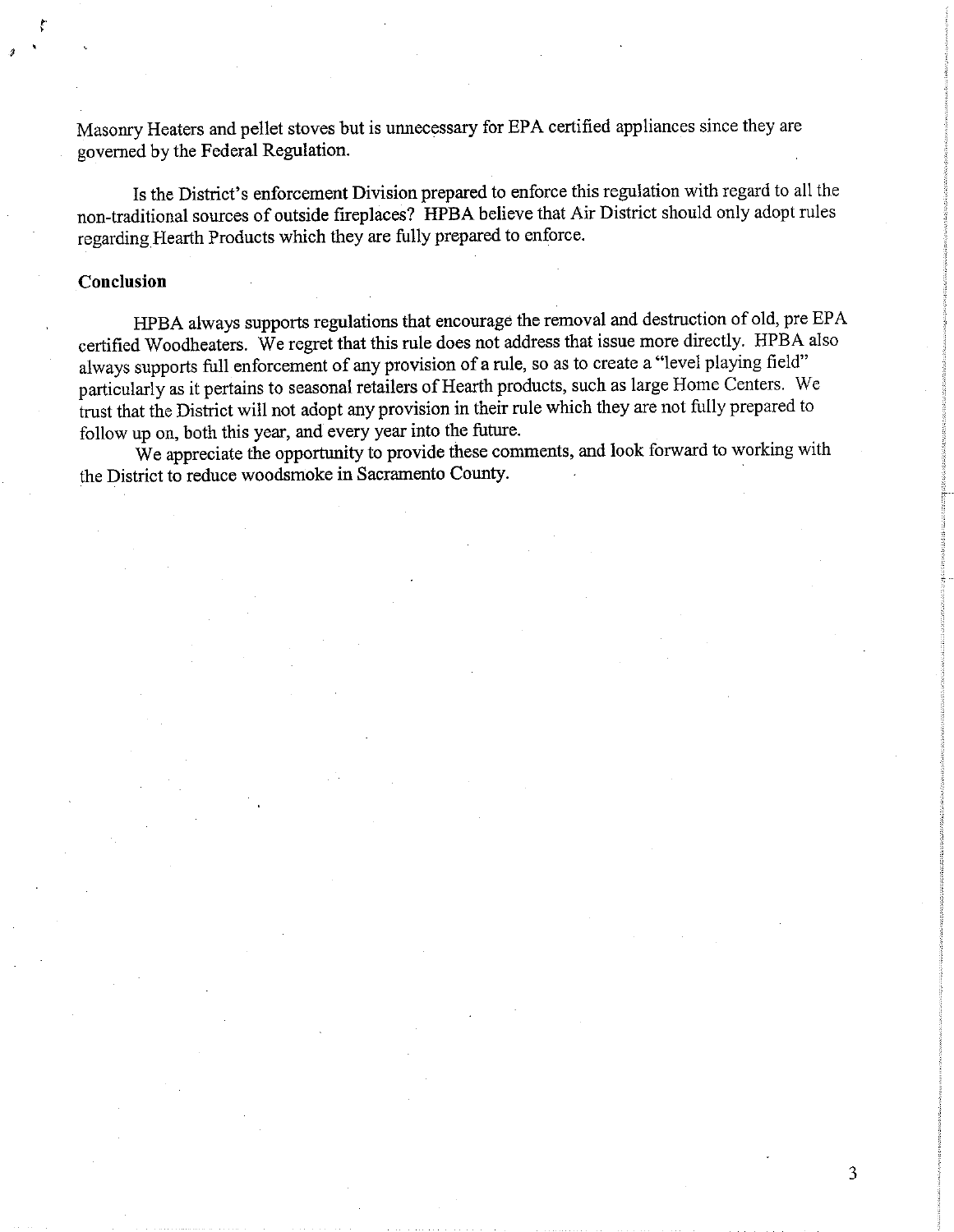Natural Pest Controls & Firewood 8864 Little Creek Drive Orangevale, CA 95662 (916)726-0855 Also Fax 1916-726-0174

る・ソリ・O

SMAQMD-SACRAMENTO METROPOLITAN AIR QUALITY MANAGEMENT **DISTRICT** 

RE: PROPOSED RULE #417

WE IN THE SACRAMENTO AREA FIREWOOD INDUSTRY APPLAUDE THE BOARD'S EFFORTS TO IMPROVE AIR QUALITY IN THIS AREA.

WE, HOWEVER, HAVE SEVERAL CONCERNS ABOUT THE WORDING OF THE RULE AND MOST IMPORTANTLY ABOUT THE MESSAGE THE DRIVE BY "ALARMIST" MEDIA WILL IMMEDIATELY PICK UP UPON WHEN THIS RULE IS ENACTED.

TWHAT'S WE CAN ALREADY SEE THE HEADLINES #1 SACRAMENTO RESTRICTS THE USE OF FIREWOOD IN HOMES!!!! SACQAMENTO #2 SACRAMENTO RESTRICTS THE USE OF FIREWOOD IN BARBECUING!

The USE OF Firewoods in Sto C ESTRICO

IS IT YOUR INTENT TO STOP THE USE OF FIREWOOD FOR HOME HEATING OR FOR BARBECUES? IN THIS ERA OF SKYROCKETING ENERGY PRICES, WHERE WE SEND INCREASINGLY HUGE SUMS OF MONEY TO FOREIGN UNSTABLE GOVERNMENTS AND PEOPLES WHO PLAINLY DO NOT LIKE US, TO SATISFY OUR "... ADDICTION TO FOREIGN ENERGY" (GEORGE W BUSH).

IS IT YOUR INTENTION THAT SACRAMENTO CITIZENS FORGO THE USE OF THE OVER 6 MILLION TREES THAT ARE IN SACRAMENTO COUNTY ALONE FOR HOME HEATING OR OUTDOOR BARBECUING!

I GUESS I NEED TO POINT OUT STRONGLY THAT FIREWOOD IS RECOGNIZED BY MANY ECO-SCIENTISTS AS THE ONLY FUEL SOURCE THAT HAS A NET ZERO, NADA, NIL, O EFFECT ON THE ACCUMULATION OF GREENHOUSE GASSES AND GLOBAL WARMING. AS COMPARED WITH NATURAL GAS, FOR INSTANCE, SOME GAS FIELDS EMIT OVER 40% CARBON DIOXIDE AS A PERCENTAGE OF GAS THAT IS VENTED FROM WELLHEAD OPERATIONS. THIS IS EVEN BEFORE WE GET THE NATURAL GAS AND BURN IT, THUS ADDING TO THE CARBON DIOXIDE LOAD WE ADD TO THE GREENHOUSE GASSES OF THIS WORLD.

OF THE 6 MILLION TREES IN SACRAMENTO WE ASK YOU THIS QUESTION, #1, DID YOU EVER SEE A TREE THAT LIVES FOREVER? #2. DID YOU EVER SEE A DEAD TREE THAT DIDN"T EVENTUALLY #3 IF THIS LIVE OR DEAD TREE IS EVENTUALLY GOING BURN? TO BURN, THAN WHY DO YOU WANT THE ENERGY IN THIS TREE NOT TO BE PUT TO WORK FOR SACRAMENTANS?

SUGGESTION. THE WAY THAT YOU CAN PREVENT THE ABOVE MEDIA FRENZY AND ALSO NOT CURTAIL SACRAMENTANS ABILITY TO USE THIS FIREWOOD RESOURCE IN THE FUTURE IS TO PREFACE THIS RULE WITH A "STATEMENT OF INTENT" THE SMAQMD RECOGNIZES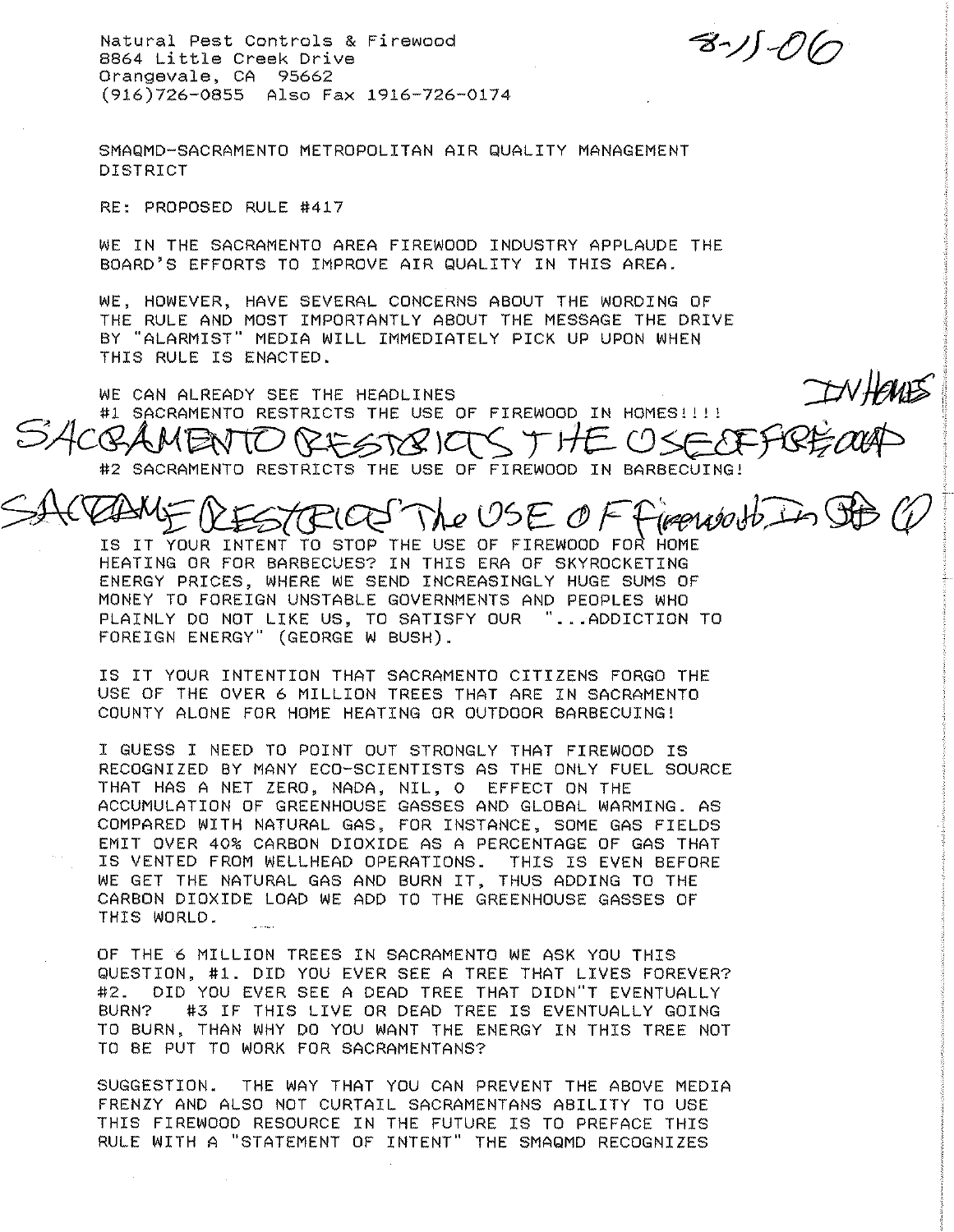Natural Pest Controls & Firewood 8864 Little Creek Drive Orangevale, CA 95662 (916)726-0855 Also Fax 2916-726-0174

THE CONTRIBUTION THAT FIREWOOD MAKES TO THE TOTAL ENERGY PICTURE, TO HOME HEATING, TO THE COOKING OF FOOD, TO THE LOCAL ECONOMY AND JOBS, TO LIMITING OUR ADDICTION TO FOREIGN ENERGY, AND THE NET ZERO EFFECT IT HAS ON GREENHOUSE GAS EMISSIONS. WE AT THE SMAQMD IN NO WAY INTEND THIS RULE #417 AS A CURTAILMENT REAL OR PERCEIVED TO THE USE OF FIREWOOD TO HEAT HOMES OR FOR BARBECUE.

AS TO PART 5 OF THE RULE. I JEFF HADDEN FROM N.P.C. FIREWOOD HAVE DELIVERED TENS OF THOUSANDS OF CORDS OF DRY FIREWOOD TO HOMES OVER THE YEARS AND I HAVE NOTED THAT MANY HOME FIREWOOD USERS PLACE THEIR FIREWOOD IN LOCATIONS IN THERE YARD, ON THE GROUND, UNDER DRIP LINES OF ROOFS OR TREES IN SUCH A WAY THAT MY DRY WOOD GETS VERY MUCH WETTER AS THE WINTER STORMS COME IN AND THAN THE FIREWOOD IS BURNED WET, SINCE I HAVE NEVER DELIVERED UNSEASONED WOOD TO MY CUSTOMERS. I WOULD RECOMMEND THAT THIS RULE BE WORDED IN SUCH A WAY THAT THE HOMEOWNER IS COMPELLED TO KEEP THE WOOD DRY!

THANK YOU

**JEFF** HADDEN N.P. FIREWOOD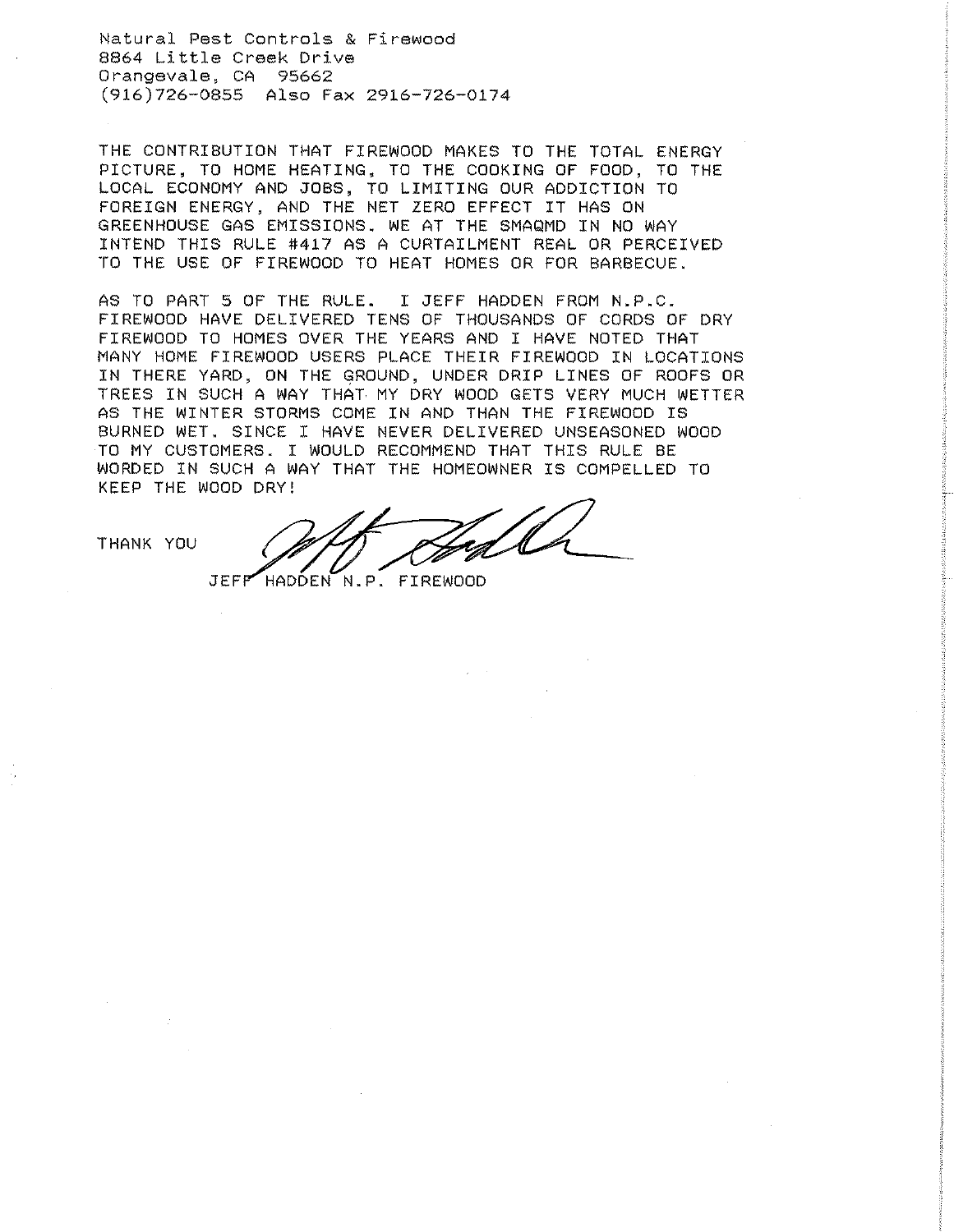

August 14, 2006

Mr. Donny Homer **Associate Quality Engineer** Sacramento Metropolitan Air Quality Management District 777 12<sup>th</sup> Street, 3<sup>rd</sup> Floor Sacarmento, CA 95814

RE: Comments regarding SMAQMD Proposed rule 417, Wood Buring Appliances

Dear Mr. Homer,

Duraflame, Inc. is the leading marketer and manufacturer of clean burning composition firelogs in the USA. Based in Stockton, CA we have over 200 employees and have been an active employer and corporate citizen in the State for over 30 years. In fact we created the wood wax firelog product category right here in Stockton over 30 years ago as an environmentally sensitive effort to recycle sawdust generated by our related wood manufacturing operations, and as a result eliminated industrial emissions from the open burning of sawdust and wood chips.

Duraflame, Inc. has been very involved in the development of Residential Wood combustion emissions regulations and public education programs throughout the Western United States and particularly in California for a number of years. We have worked closely with many air districts to educate consumers on proper fireplace usage habits and the clean burning benefits of using manufactured firelogs in open-hearth fireplaces. In fact many air districts in the Western States already advocate manufactured firelogs as a cleaner burning alternative fuel for open fireplaces.

We support the District's efforts to identify best practices for reducing particulate emissions from wood burning fireplaces and heaters, and implement rules that will reduce such emissions. However, wood burning control rules should be proportionate to the actual contribution of particulate matter pollution from fireplaces during winter months and we believe it is possible to make significant reductions in wintertime particulate emissions without completely eliminating the tradition and environmentally responsible practice of burning solid fuels in wood burning appliances.

While rule 417 contains some good practical first steps to educating the public about the need to burn cleaner and reduce emissions from residential wood combustion, the principal measure included in the rule which proposes to ban installation of wood burning fireplaces in new homes is unnecessary and will have very little impact on reducing emissions from residential wood combustion in the near term.

The District staff report related to this measure dated July 12, 2006 estimates that this measure will reduce particulate matter from residential wood combustion by about 5%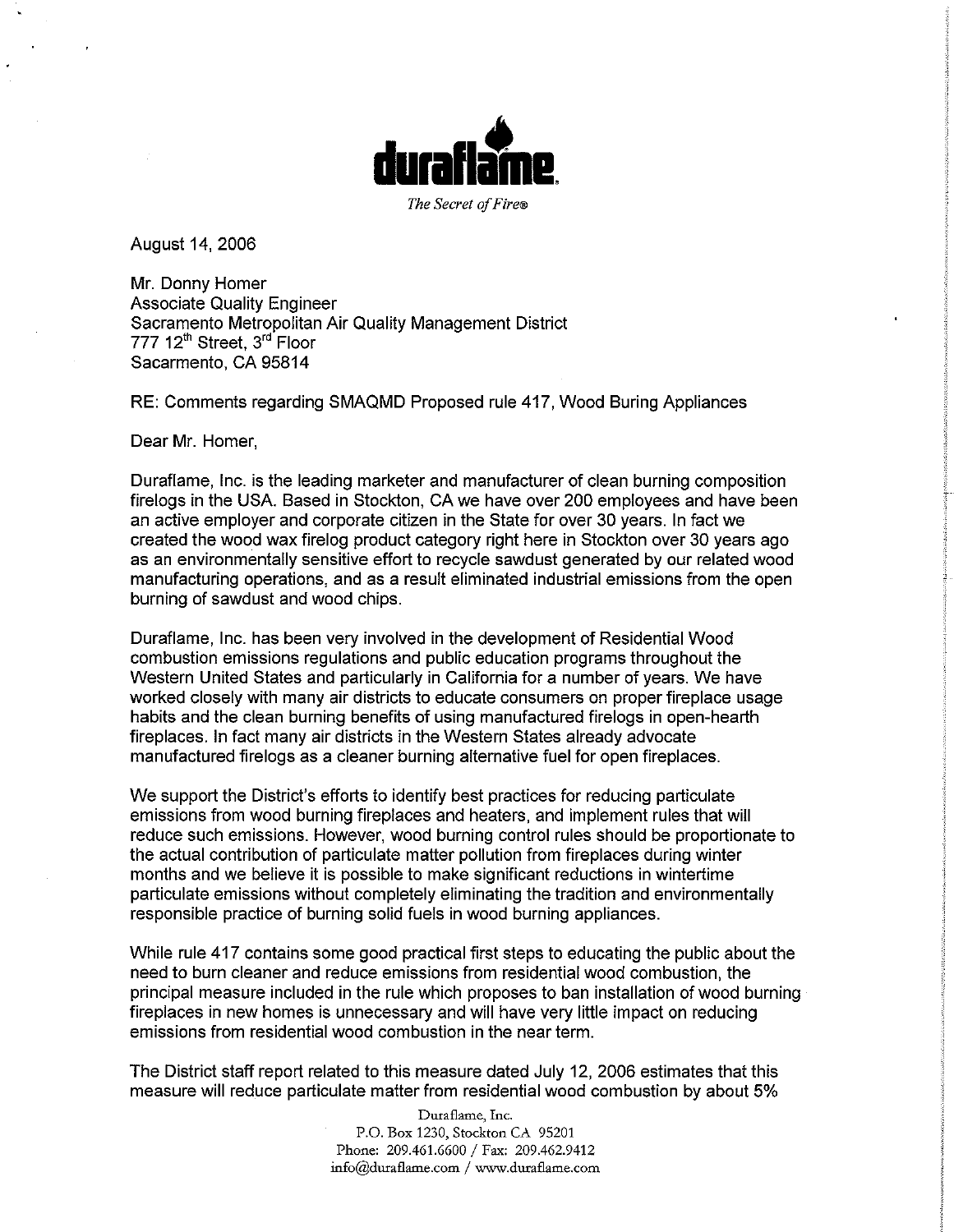per year in its first year and by similar amounts in future years. We believe this estimate is overstated as economic and marketplace factors are slowing the growth of new housing units in the district, and many builders are already voluntarily installing natural gas fireplaces in new residential units. In contrast when considering a similar measure The San Joaquin Valley APCD only estimated a 1-2% reduction in annual emissions from limiting wood burning fireplaces in new construction, yet the rate of population and new housing growth is projected to grow at a higher rate in the San Joaquin Valley than the Sacramento Metro Area.

Limitation of wood burning fireplaces in new housing units is a "feel good measure" that is easy to implement, and gives the appearance of an effort to reduce residential wood combustion emissions, but in the near term will provide little practical benefit.

To the contrary increased public education about cleaner burning practices combined with episodic controls that would voluntarily discourage or mandatorily prohibit residential wood burning on bad air days have been proven to be much more effective in dramatically reducing emissions from residential wood combustion. Episodic burn limitations will also control emissions from all wood burning appliances in the Air District, both existing and new installations, further negating the need to ban the installation of wood burning fireplaces in new construction. Other Air Districts such as the San Joaquin Valley, and the Seattle Metro Area have implemented very substantial residential wood combustion emission reduction public information programs combined with voluntary curtailment programs, and claim that such measures have been extremely effective in helping those districts to drastically reduce or even eliminate winter time violations of EPA particulate matter standards.

We therefore advocate the District postpone the proposed ban on wood burning fireplaces in new housing units, and instead increase its public awareness programs. and speed up its evaluation and implementation of episodic controls of wood burning on had air quality days. In future years should the district find such programs are not providing the reductions required to attain State and Federal particulate standards than we would advocate the District consider a density limititation on wood burning units in new construction as opposed to the currently proposed ban on the installation of wood burning fireplaces in all new residential units.

Below we have provided specific recommendations regarding the implementation of such programs, and some detailed comments regarding suggested revisions to proposed rule 417.

### 1.) SPECIFIC REVISIONS TO TEXT OF PROPOSED RULE 417

**Section 112 -** We recommend this section be amended to include the identification of manufactured firelogs as being exempt for the provisions of section 304 as well as "Commercial Fire-Starting Products" Perhaps the District intended this meaning but the current statements are unclear. This can easily be corrected by modifying the language of section 112 as follows;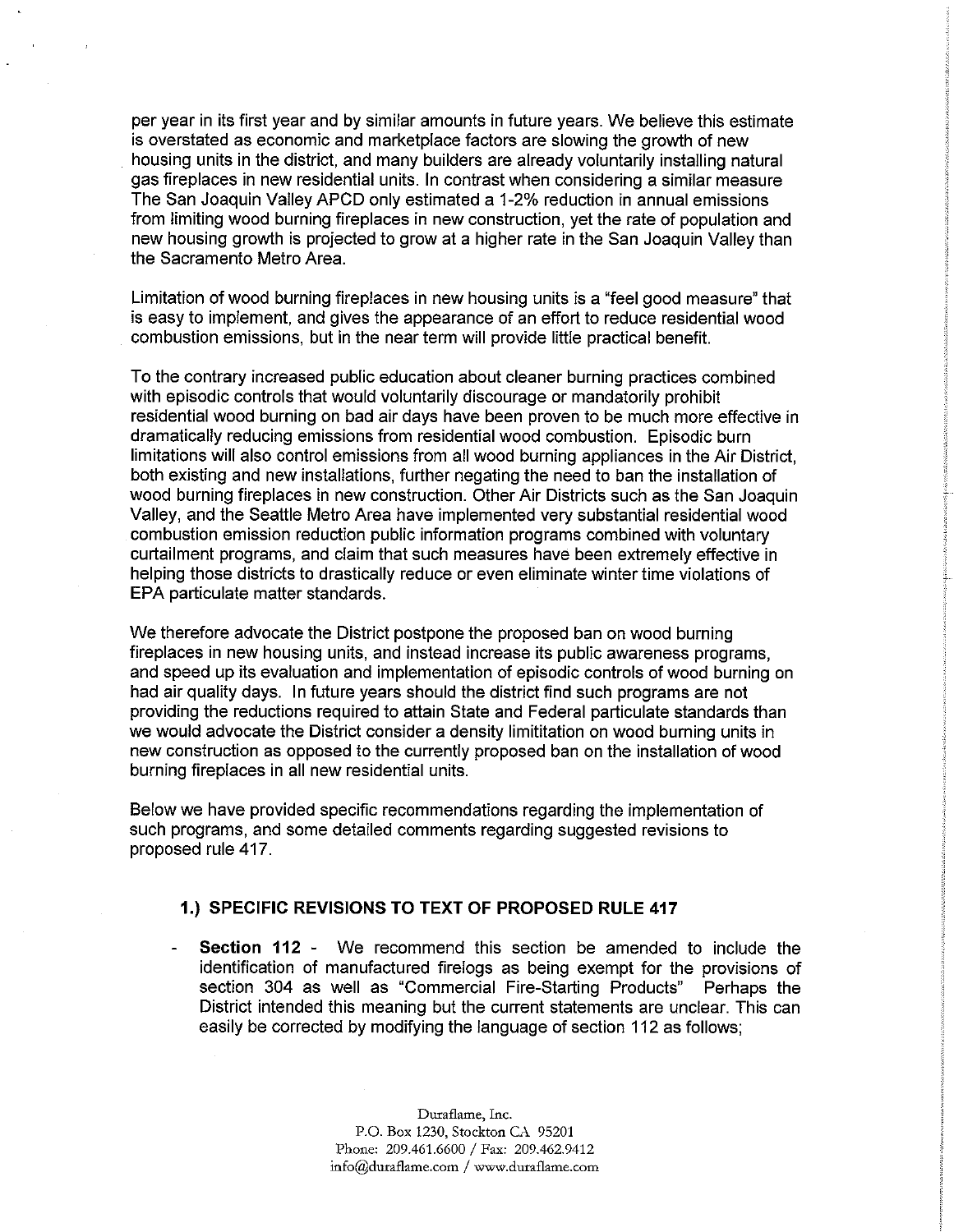"EXEMPTION - COMMERCIAL FIRELOGS AND FIRE-STARTING PRODUCTS: The provisions of Section 304 shall not apply to commercial products manufactured expressly for use as a solid fuel, or for starting a wood fire, in a wood fired appliance."

- Section 301 d  $-$  The Hearth appliance industry is presently working with The EPA on an ASTM emission testing protocol and ultimately an emission standard for open hearth wood burning appliances that would classify appliances tested to the new standard as approved low emission wood burning fireplaces recognized by The EPA or other Air Quality Agencies. For technical reasons these appliances will not meet the requirements of the EPA Particulate matter standard Title 40. CFR Subpart AAA. Rather than limit future clean burning appliances to those that meet that regulations which was designed to regulate wood burning heating stoves we suggest the District modify this section to more generically allow for new wood burning appliance designs that are classified as approved low emissions devises by EPA or the Districts APCO.

## 2.) PUBLIC AWARENESS PROGRAM

Duraflame, Inc. supports education programs to inform the public about voluntary actions that citizens can take to reduce the emissions produced from burning wood. Many Air Districts in the western United States have advocated that consumers consider burning manufactured firelogs in open fireplaces as independent research has proven that manufactured firelogs produce 2/3's fewer particulate emissions than equivalent wood fires burned in fireplaces. Air districts such as the Puget Sound Air Pollution Control Agency, The Bay Area Air Quality Management District. The San Joaquin Valley Air Pollution Control District, and The California Air Resources Board have recommended manufactured firelogs as a voluntary emissions reduction tool for fireplaces. We support Public Awareness programs and eager to partner with the District to educate the public about how to burn responsibly.

Considering that in the past the District has distributed public information materials advocating the cleaner burning characteristics of burning manufactured firelogs in wood burning fireplaces, we were surprised to see that the Staff report on this measure dated July 12, 2006 failed to mention the use of firelogs as an alternative fuel for reducing emissions from wood burning fireplaces. Surely if the District is going to advocate, or distribute public education information educating consumers that the burning of dry "seasoned" wood is a cleaner burning practice, than it would be responsible to also include in its future staff reports and public education materials information about the cleaner burning benefits of manufactured firelogs that have been documented by numerous independent studies, copies of which have been provided to the District for review.

#### 3.) CURTAILMENT DURING PERIODS WITH PREDICTED HIGH PM LEVELS

We support episodic curtailment periods for wood burning as the most effective strategy for reducing emissions from wood burning during periods of high PM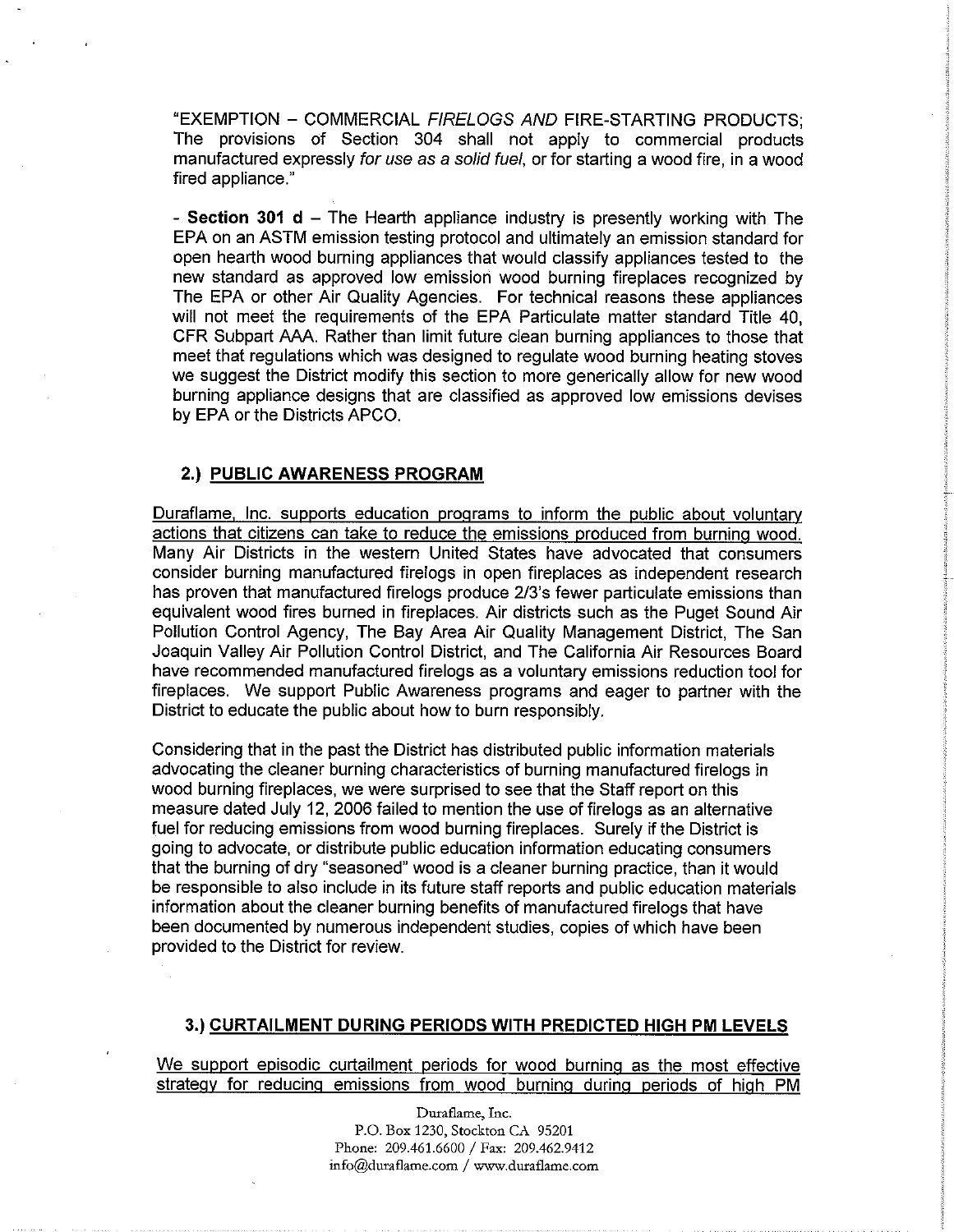concentrations in a localized air shed. We recommend the District implement a formal two-stage curtailment program that provides exemptions for clean burning appliances and fuels during a voluntary first stage curtailment episode. A first stage voluntary curtailment program should be implemented when air monitoring indicates Air Quality is unhealthy for sensitive groups (AQI of 100-149). A second stage mandatory curtailment program that prohibits wood burning in all types of appliances should be implemented when air quality is predicted be unhealthy for the general population (AQI measure 150+ for PM 2.5).

The voluntary first stage curtailment with exemptions for clean burning technologies is an excellent opportunity for the Air District to educate and encourage the public to change burning practices. Even more importantly, it provides citizens with an incentive to change their burning practices during moderate levels of PM pollution and could result in fewer mandatory curtailments being required.

## 4.) CONSIDER DENSITY LIMITATIONS ON THE INSTALLATION OF WOOD BURNING FIREPLACES IN NEW HOMES AS OPPOSED TO A BAN ON INSTALLATION OF FIREPLACES IN ALL NEW CONSTRUCTION.

Strict limitation on fireplaces in new construction provides very little benefit in reducing particulate matter emissions. The SJVAPCD District staff's analysis of the effectiveness of its fireplace density limitation indicated a limitation of no more than 1 fireplace per half acre will only reduce particulate emissions by less than two percent (2%) of the total emissions the District claims are emitted by fireplaces on an average winter day.

The majority of open fireplaces installed in new homes will be used infrequently for ambiance rather than for heat. The SJVAPCD's own appliance usage survey conducted by META in 1999, demonstrated this fact indicating that over half of the open fireplaces in the Valley are used only a few times per year or not at all. Therefore, modest growth in the number of new of fireplaces within the Air District will cause very little increase in particulate emissions from residential wood combustion. Furthermore, all new fireplace installations will be subject to the same episodic curtailment requirements as existing appliances, which will mitigate the contribution of emissions from new homes on bad air quality days.

Density limitations should allow 4 wood burning fireplaces per acre as a fair reduction from the current average density of fireplaces in new residential developments. This limitation will fairly mitigate the contribution of particulate matter from fireplaces in the growing urban areas of the District.

Density limitations should allow an exemption for clean-burning fireplaces. Many manufacturers of wood burning fireplaces now have models available that produce emissions equivalent to EPA certified phase II wood stoves. These clean burning fireplaces cannot be certified by EPA at the present time due to specifications in the EPA Wood Stove certification protocol that define size of firebox and air to fuel burn ratio of the appliance. Never the less, the emissions from such appliances are very low and the Hearth Product Manufacturing Industry is presently developing an ASTM emission standard for such appliances in cooperation with the EPA.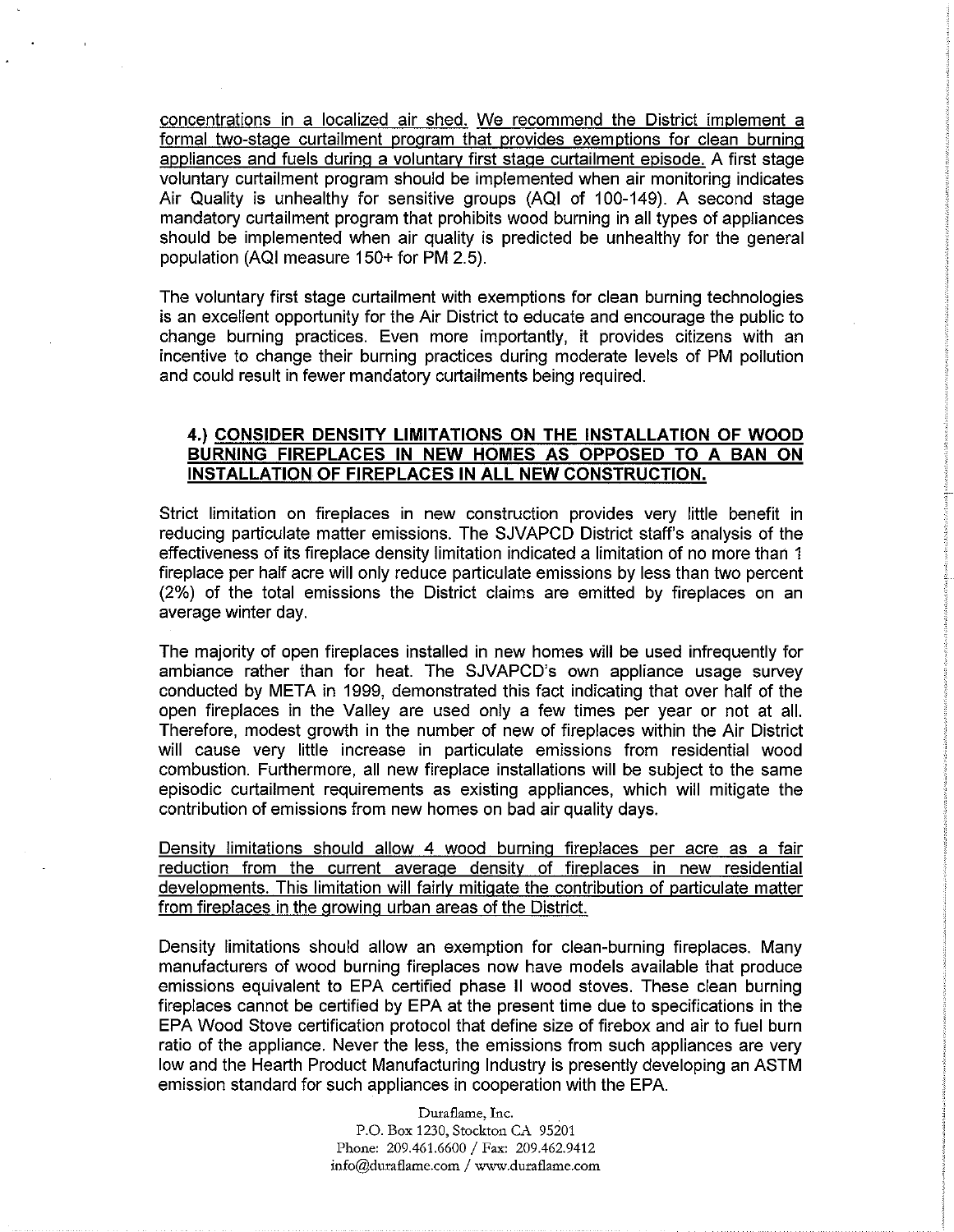We recommend the District specifically exempt from density limitations EPA phase II certified wood heaters, pellet heaters, and any clean burning wood fireplace designated as a low emission wood burning device that is tested to an ASTM emissions standard recognized by EPA.

Fireplaces are one of the most desired amenities in a new home. Strict limitations on wood burning fireplaces will drive a dramatic increase in the number of natural gas fueled fireplaces that are installed in new residential units. The District should carefully consider the environmental impact of a limitation on new wood burning fireplaces that results in advocating natural gas as the preferred fuel for residential fireplaces. While the particulate emissions of burning natural gas are admittedly very low, the emissions of greenhouse gases from natural gas combustion are extremely high. Significant growth in natural gas fueled fireplaces could strain future energy supplies and result in a dramatic increase in green house gas emissions of carbon dioxide and methane. We question whether it makes good policy sense to solve one problem by exacerbating another.

Our recommendations for reduction of emissions from wood burning fireplaces and heaters meet the requirements of EPA Best Available Control Measures (BACM) for residential wood combustion. They will allow the District to reduce wintertime residential wood combustion emissions, without going far beyond what is necessary for Federal and State PM emission compliance.

We appreciate your consideration of these proposals, and we stand ready to partner with you in your efforts to improve wintertime air quality.

Sincerely,

Chris Caron Vice President, Brand Development

Aleta Kennard, Program Supervisor, SMAQMD CC. Brigette Tollstrup, Division Manager, SMAQMD Bob Cline, Cline and Duplissea Erika Schmidt, Frause PR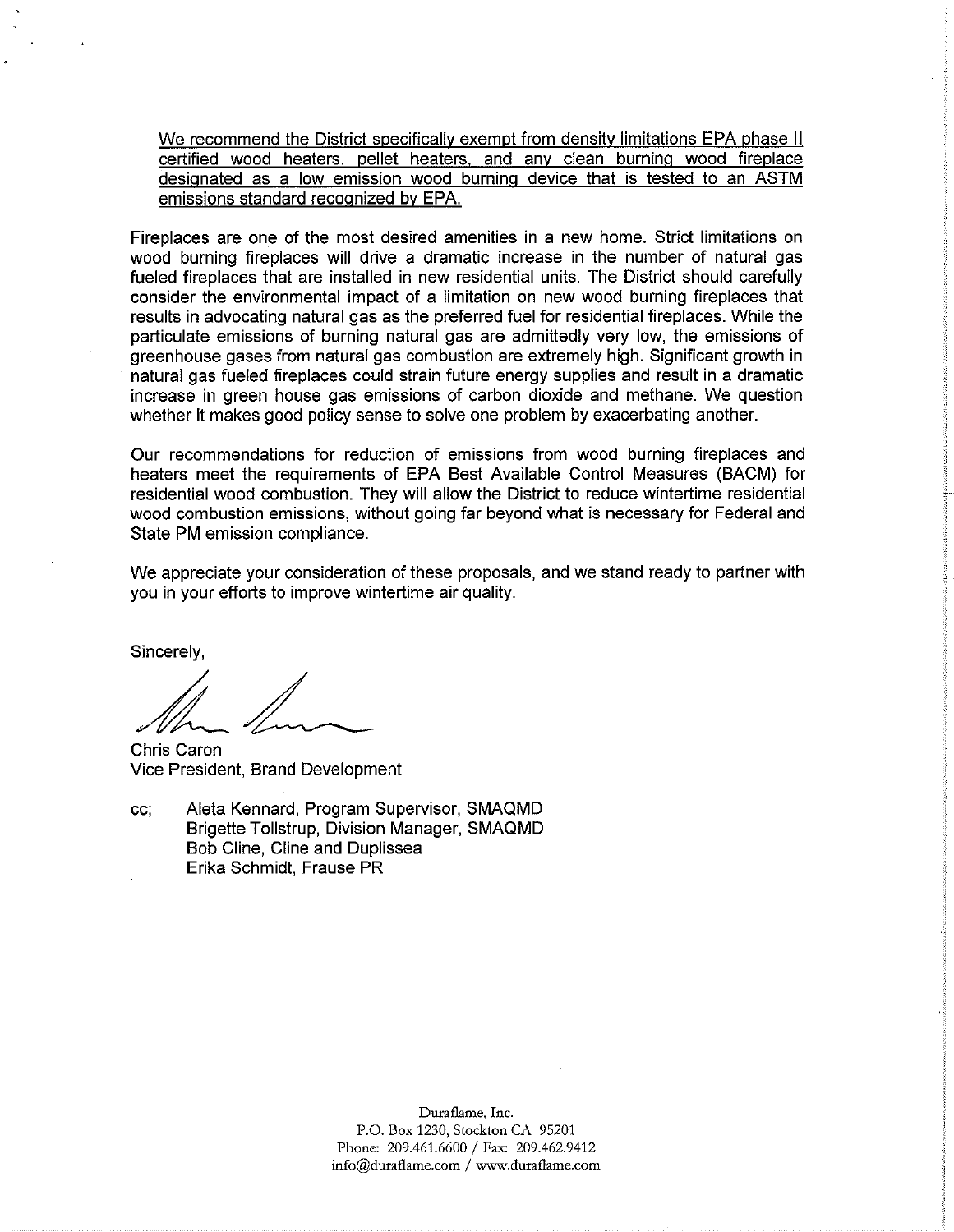

September 22, 2006

Larry Greene Executive Director / APCO 777 12<sup>th</sup> Street, Third Floor Sacramento, CA 95814

Dear Larry,

I appreciated the opportunity to meet with you and your senior staff recently to discuss the emissions characteristics of manufactured firelogs and how our industry might play a role in assisting the Sacramento Metro Air District to reduce emissions from residential wood combustion. The frank discussions were very useful to clarify the Air District's open questions about the emissions characteristics of our industry's products.

As you are aware several independent tests, sponsored both by our industry and air quality authorities, have proven that the emission rates of particulate matter, Dioxin/Furans and related air toxics for burning firelogs in an open fireplace are far lower than those produced from burning a typical wood fire in an open fireplace. In spite of these consistent findings from numerous independent laboratory tests your District now questions whether the prior test methodologies provided a fair comparison of the emissions produced by firelogs and / or cordwood when burned in a non-laboratory, real world environment. You also noted that some of the emissions tests you had reviewed indicated that firelogs produce greater emissions than cordwood when evaluated on an emission factor basis, and therefore feared if consumers were to burn more than one firelog at a time the emissions produced would be equal to or greater than those of a cordwood fire providing no emission reduction benefit.

These are certainly fair questions, which we are confident we can resolve with a review of the technical facts related to the performance and usage of our industries products vs. cordwood.

# **1. Real World usage of Manufactured Firelogs and Cordwood in Open fireplaces –**

By design manufactured firelogs have entirely different burn characteristics than those of cordwood. Firelogs are made with approximately 55% natural or petroleum based waxes and 45% recycled biomass fibers. The wax component of the product provides a far higher energy content fuel that generates approximately twice the BTU content per mass as natural wood, yet the burn rate of this wax component if far lower than seasoned firewood. Firelogs also have significantly lower moisture content than natural wood (2-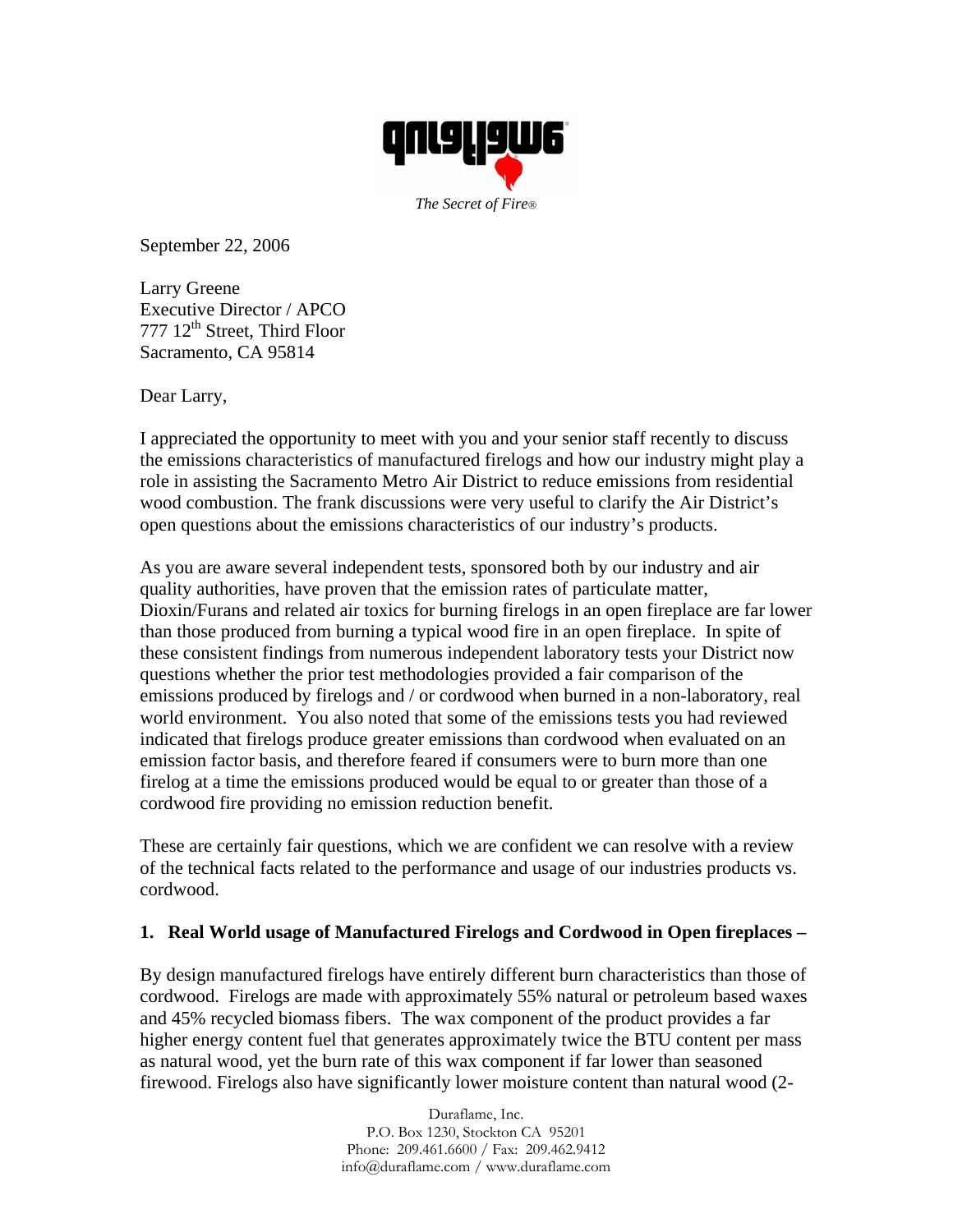3% vs. 20% for seasoned wood), which allows the fuel in a firelog to be combusted more efficiently. In fact the burn rate for firelogs is ¼ the burn rate of cordwood burned in an open-hearth fireplace. This combination of a higher BTU content fuel which combusts at a significantly lower burn rate thereby allows the user to burn far less fuel during a typical usage occasion. Hence burning far less fuel per fire occasion results in far fewer emissions being emitted.

During our recent meeting a member of your staff indicated that they feared many of the test studies we have presented the District may have utilized an unrealistically high fuel charge for an aesthetic cordwood fire vs. burning just one firelog. They speculated that a person who was going to burn for aesthetic purposes might burn less wood than the recent emission studies indicated. As I mentioned during our meeting the test methodology for both the studies recently presented to your District attempted to replicate emissions for reasonably comparable usage of the two very different fuel products in common appliances. The test protocols and fuel charges for the wood tests were designed to represent real world operating conditions for wood burning fireplaces and were based on independent user data derived from published studies of fireplace usage.

To elaborate on this matter I am attaching a letter from Dr. James Houck, a PHD scientist with Omni Environmental Services who directed the recent fireplace emission tests for the EPA, Environment Canada and the Puget Sound Clean Air Agency. Dr Houck is a renowned expert in this field, and has conducted significant amounts of residential wood combustion emission testing and consulting work for Industry, The EPA and several regional Air Quality Districts.

In addressing the question of fireplace use for aesthetic vs. heating purposes Dr. Houck points out that from an Air Quality planners perspective usually this distinction is made by the number of days and hours a fireplace is used as opposed to the amount of fuel used during a given fire occasion. Air Quality Planners usually consider a household that burns wood frequently in their fireplace to be classified as usage for heating purposes and infrequent users as those who burn for aesthetics.

With regard to individual usage occasions, Dr. Houck notes there is a minimum burn rate of wood fuel that must be combusted in an open-hearth fireplace in order for the fireplace to function properly. This minimum burn rate for burning seasoned cordwood in a typical 36" manufactured fireplace that would be most common appliance in more densely populated tract home developments in the Sacramento Metro area is 3.3 kg per hour. Burning at a rate below this would not sustain combustion and produce a smoldering, unacceptable fire that the user would rectify by adding more fuel to the fire.

Further, Independent studies of fireplace usage in N. California (including the Sacramento Area) conducted by UC Berkeley in 2003 for the California Air Resources Board indicated the average duration of household burning cordwood in their fireplaces is more than 30% longer than the duration of fires burned by households using manufactured fires. (See attached excerpt from this study below)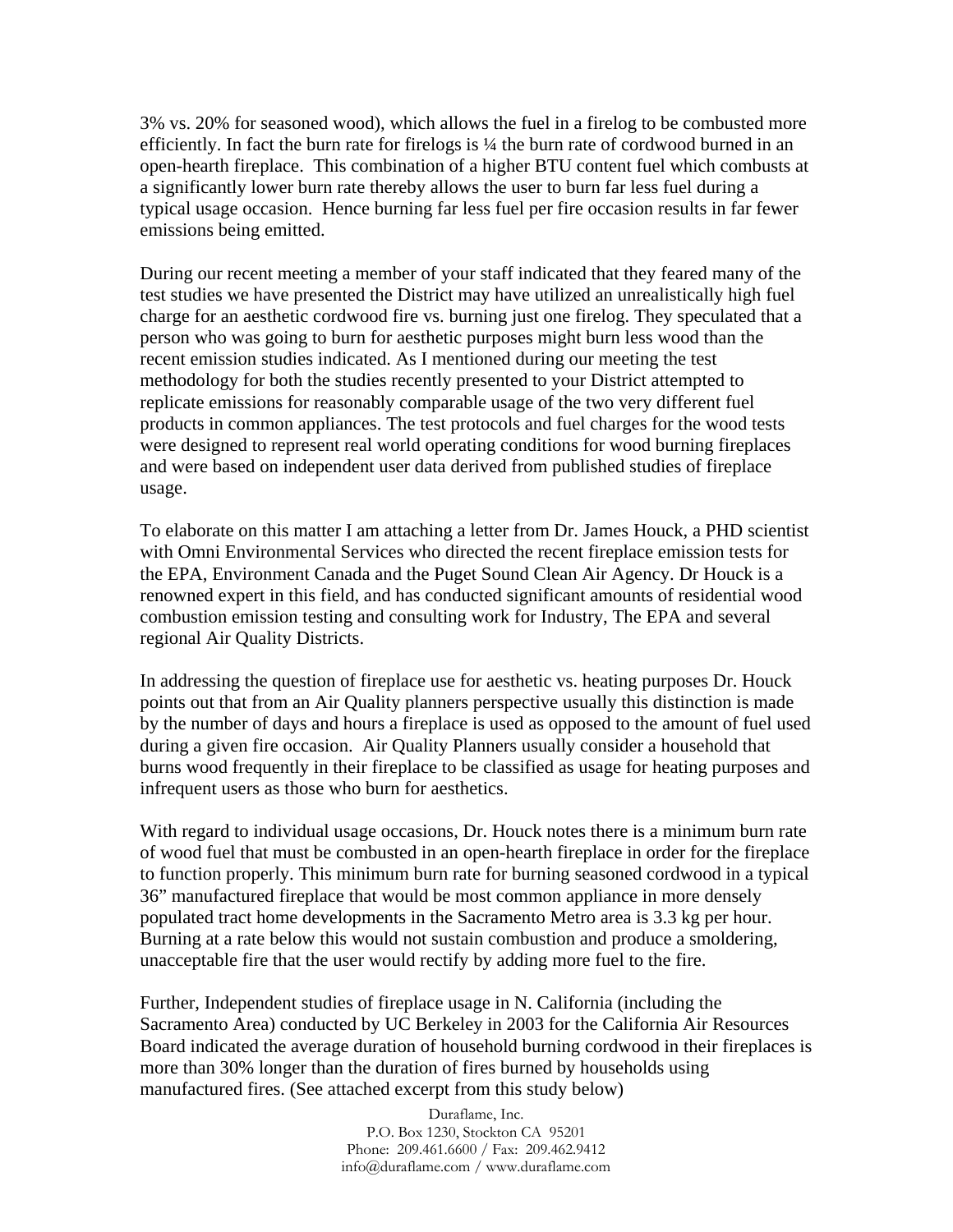*Results of Wood Burning Survey - Sacramento, San Joaquin, and San Francisco Areas, University of California Berkeley/ California Air Resources Board - GIS Study*, January 15, 2003

Fireplace Usage, Wood Fires - Average fire duration on weekdays was **4.4 hours**; Average fire duration on weekends was **5.1 hours**

Fireplace Usage, Wood/Wax Firelog Fires - Average fire duration on weekdays was **3.3 hours**; Average fire duration on weekends was **3.4 hours** 

Therefore if one multiplies the minimum burn rate of cordwood for an average size fireplace of 3.3kg / hr as noted by Dr Houck, by the minimum average burn duration of 4.4 hours for wood users in N. California, a wood burning household would consume 14.52 kg (32lbs) of fuel during a typical fire occasion. In comparison a household burning firelogs for the average burn duration reported above would only burn one 5-6 lb firelog.

So, contrary to your staff's assertion that people who burn wood fires for aesthetics may burn less wood than the recent emissions studies utilized, the facts do not support such a hypothesis. The average household burning wood in an open fireplace in the Sacramento Metro area clearly burns more mass of fuel per fire for a longer period than households that burn firelogs, and wood burning households generate far more emissions.

## **2. Are firelogs more emissive if mis-used contrary to manufacturers usage instructions?**

Another concern stated by staff during our recent meeting was that if the Air District began to promote firelogs as a cleaner burning for open fireplaces, traditional wood burners might burn more logs than prescribed by the manufactures' directions and negate the lower emissions benefit that occurs as a result of the user burning less fuel with firelogs during a typical fire occasion. Again, this is a fair question, but it is again a hypothesis for which there is no supporting causal data.

To give you some background, firelogs are designed to be used one at a time – no matter the brand or size. All firelog packaging instructs consumers to use the product in this manner. Such instructions are uniform throughout the industry based on compliance with a UL safety Classification for our product category. There are different size firelogs for different applications / lengths of fires, whether 2 hours or upwards of 4 hours. Approximately 70% of the firelogs sold in the marketplace today are the 5-6lb size which burn from 3-4 hours.

As noted in the above-cited 2003 CARB fireplace usage survey the average user of firelogs burns their fireplace for 3.3 – 3.4 hours. This is consistent with burning one 5 or 6lb firelog as prescribed by manufacturers instructions.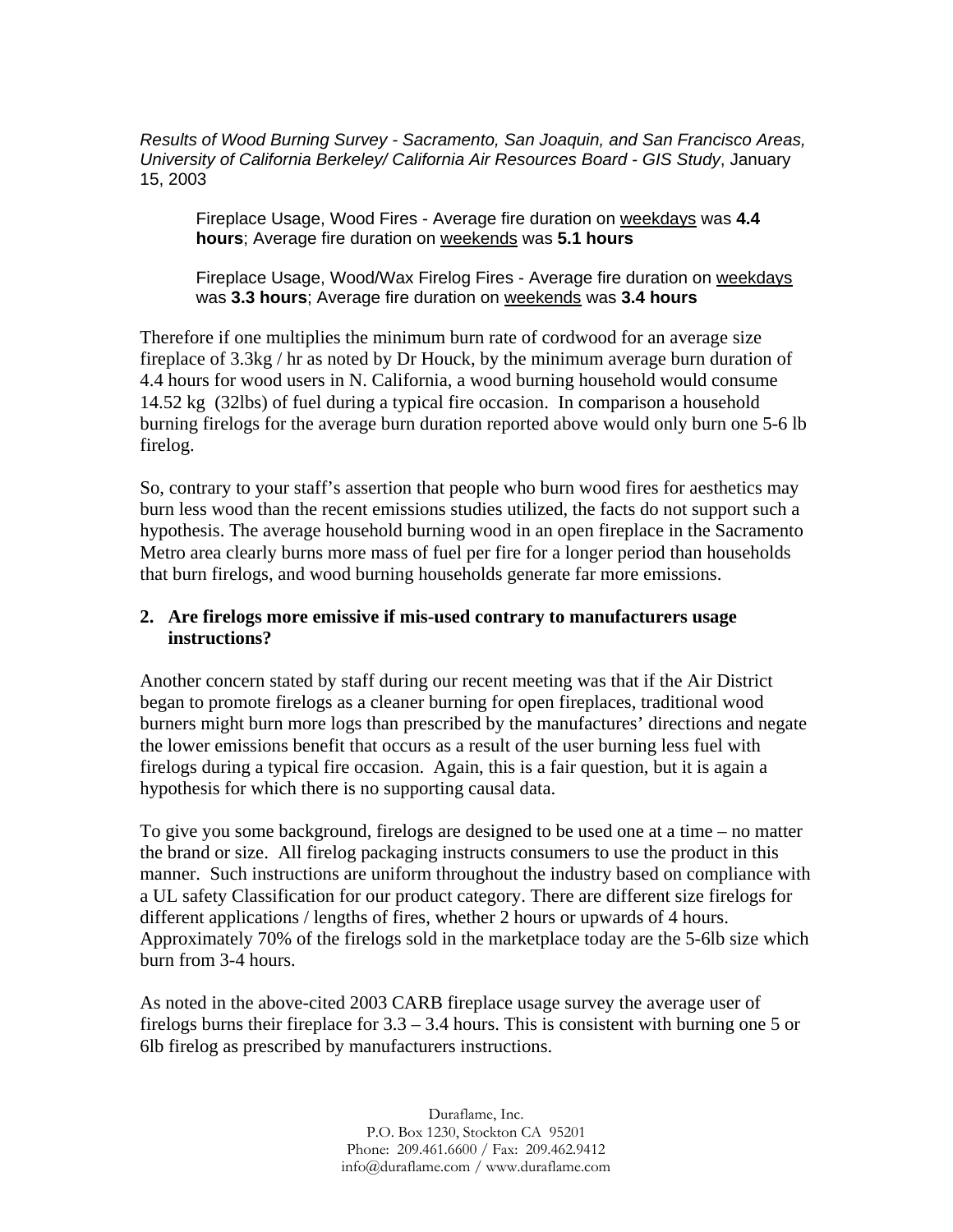The retail cost of firelogs also creates a disincentive to burning multiple logs in one occasion. The average retail price of a single 5-6 lb firelog today is between \$3-\$4. Burning two logs would cost \$6-\$8 per fire which is more than the homeowner who uses their fireplace for secondary heating purposes would be willing to spend.

Due to the high energy content per mass of fuel burning two firelogs at a time, or adding a second firelog to an existing fire will produce a very aggressive fire that could be unsafe, which is why our industry recommends against this practice. Attached you will find some photos of two (6 pound / 4 hour) firelogs burned in a standard 36 inch manufactured fireplace, the most common size wood burning fireplace installed in densely planned subdivisions in the Sacramento Metro Area. One set of photos show two logs that were ignited at the same time, and the other shows the fire produced when one firelog was added to the fire after the first log had been burning for about one hour. You will note that burning two 6lb logs produces a raging fire that would produce too much heat and flame that would alarm the average homeowner. They would likely only do this one time before learning that burning two logs at a time is not necessary and may not be safe.

While, people could burn more than one log in a large masonry fireplace, these are not the standard in most homes today. If a consumer were to choose to burn more than one firelog it is likely the would do so by burning one log in succession to the other. This would extend their burning time to 6-8 hours, depending on when the second log is added to the fire, which would be contrary to the average burn durations for fireplace according to the CARB 2003 Fireplace usage study.

Even in the event that the minority of households with large masonry fireplaces in the Sacramento Metro area decided to burn two firelogs their fireplace, firelogs would still produce fewer emissions than burning and a wood fire for an equivalent time period in an open fireplace.

- 1. Firelogs  $2 \times 2.72$ kg (6lb) = **5.44kg** of fuel consumed over 5 hours 5.44kg x 14.2  $g/kg$   $\overline{pm^1} = 77.25$  g particulate matter emitted 77.25 g-pm / 5 hours = **15.45 g-pm / hour**
- 2. Cordwood 3.3kg / hr (minimum functional burn rate for a fireplace)  $3.3\text{kg}$  / hr x 5 hours =  $16.5\text{kg}$  of fuel consumed over 5 hours 16.5kg x 13 g/kg  $pm^2 = 214.5$  g particulate matter emitted 214.5 g-pm / 5 hours = **42.9 g-pm / hour**

l

<sup>&</sup>lt;sup>1</sup> Mean emission factor of Total Particulate emissions for manufactured firelogs cited from 2005 Environment Canada / EPA region 5 study "Content and emission characteristics of Artificial Wax Firelogs"

 $2$  Mean EPA method 5H emission factor of total particulate emissions for Cordwood from 167 fireplace emission tests – Source January 2005 Omni Environmental Services "Development of a Fireplace Baseline Particulate Emission Factor Database"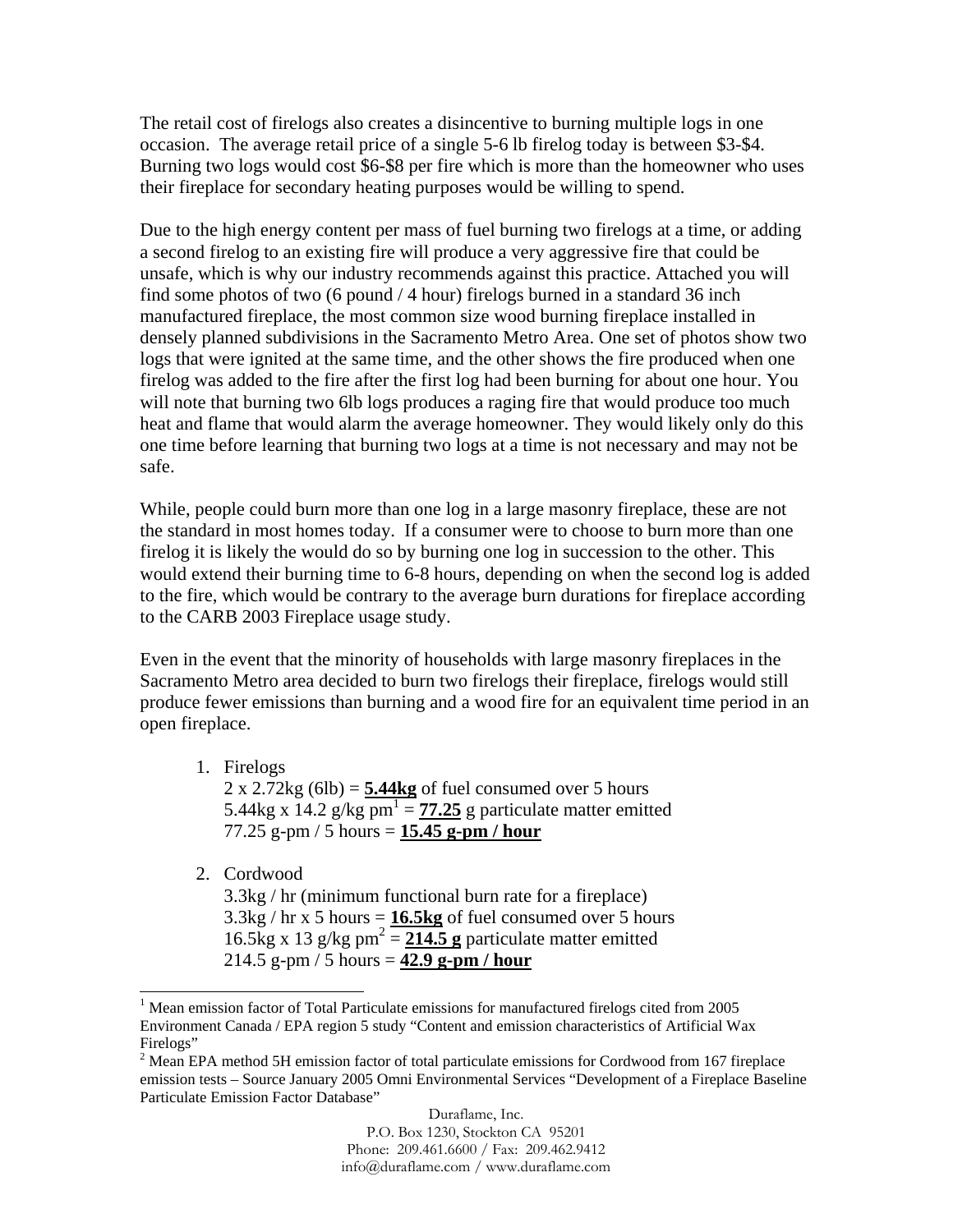This example clearly demonstrates, that even a household chose to burn more firelogs than manufacturers prescribe, or that independent usage studies indicate to be normal, they would still produce 64% fewer particulate emissions than burning cordwood for a comparable time period. So again the Districts concerns that increased usage, or misusage for firelogs would increase emissions and negate the emission reduction benefits of burning firelog are without merit.

# **3. Do firelogs emit more air toxic compounds than burning cordwood?**

During our recent meeting you pointed out that your review of the recent tests conducted for the Puget Sound Clean Air Agency to compare the Dioxin / Furan Air emissions of manufactured firelogs vs. cordwood indicated that such emissions for firelogs were greater than those of cordwood. You were correct that when looking at the emissions data on a grams of pollutant emitted / kg of fuel combusted basis firelogs produced 1/3 more dioxin / furans emissions than cordwood. However the grams of pollutant emitted per hour of a comparable fire duration data from the same test demonstrated firelogs produced 3/4 less toxic emissions than burning cordwood.

Again for the reasons outlined above, namely firelogs contain a much higher energy content that is combusted at a much lower burn rate than cordwood, it is not realistic to attempt to make apples vs. apples comparisons of emissions on a mass of emissions per mass of fuel basis, when the fuel products being compared are apples and oranges.

What you may have overlooked from reviewing the recent test reports though is that the Dioxin / Furan emissions for both firelogs and cordwood were extremely low in relative terms. Further, most of the air toxic components used to calculate the total Dioxin / Furan emissions of firelogs were non-detectable, and therefore the approved EPA protocol for measuring dioxin emissions requires that  $\frac{1}{2}$  of the detection limit must be added to the calculation for a non-detectable component, thereby resulting in a potential overstatement of the real total volume of such emissions. Finally, since the emissions of Air Toxic components including Dioxin / Furans for firelogs is so low, the test laboratory had to burn two firelogs in succession in order to collect enough emission material to allow them to detect any level of air toxic components from firelog emissions. Thus when used according to the manufactures instructions, that is burning one firelog per fire occasion, the Air Toxic components of firelog emissions are extremely low, if not undetectable.

# **4. If the District promotes manufactured firelogs as a clean burning alternative for fireplace use will it confuse households about what is acceptable to burn and undercut its goal to reduce residential wood combustion emissions by advocating less or no burning of solid fuel in fireplaces?**

At our recent meeting your Communications Director pointed out that even if firelogs are cleaner to burn than cordwood in an open fireplace, they still produce emissions greater than not burning at all. She went on to state that since the District is just beginning to intensify its efforts to educate the public about the need to reduce residential wood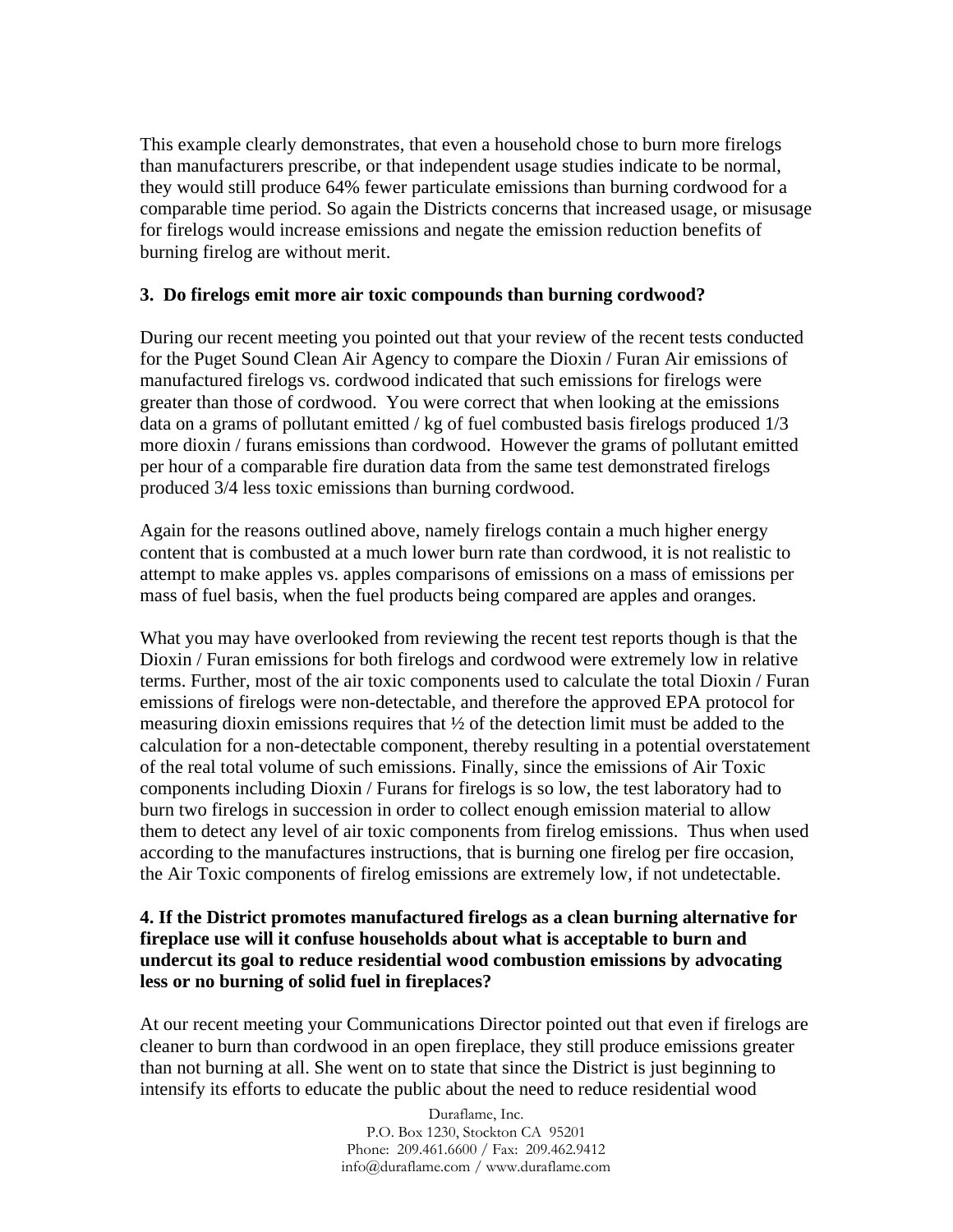combustion emissions it was important to keep the message simple and advocate that converting a fireplace to natural gas fuel or not using fireplaces at all are the lowest emission alternatives. We won't argue that firelogs don't generate emissions, but we do disagree with the strategy of not advocating all clean burning options available to consumers.

There appears to be a double standard in the Districts policy on what it will advocate as clean burning and what it will not. In the case of wood burning stoves the District is advocating that consumers change out old wood burning appliances to newer, cleaner burning wood or pellet fueled heating stoves. These appliances still produce particulate emissions but far fewer than old wood fueled stoves. A gas fueled stove produces even fewer particulate emissions vs. a wood-burning stove, yet it still encourages cleaner burning wood stoves or pellet stoves as an alternative. If the district is willing to advocate cleaner burning solid fuel options for wood heating, than it should be consistent and advocate proven cleaner burning fuels such as firelogs for aesthetic use in wood burning fireplaces.

What is even more confusing with the Districts policy, is that it does advise households that plan to burn cordwood in fireplaces to burn seasoned wood, which certainly is cleaner than burning "green" wood, yet in spite of numerous independent tests that demonstrate firelogs burn significantly cleaner than even seasoned wood, the District has decided to discontinue its prior policy of advocating firelogs as a cleaner burning alternative. We fail to accept the logic in this policy change as a fair and reasonable approach when the District is willing to advocate other uses of solid fuel as clean burning options.

While we can appreciate the District's desire to present a simple message to the public, even the simplest most concise message will have little impact if it is not a message that the public is receptive too. A simple message of "do not burn in your fireplace" will not be as readily accepted as a message that indicates there are options to burn cleaner in your fireplace. The public today is more environmentally aware than ever, and while they are not ready to give up their everyday comforts, they are willing to make incremental changes in their behavior. The overwhelming demand and growth in sales of expensive hybrid fuel vehicles is a good example of this trend. The public is still not willing to cut back the amount they drive in their vehicles, but they are willing to purchase vehicles that will use less fuel for economy and environmental benefits. The fact that a growing number of people are willing to pay more for fuel efficiency than will ever be paid back by the efficiency gain is a demonstration that more people see the need to do the right thing for the environment, particularly when it doesn't require them to drive any less.

We suggest that advocating manufactured firelogs as a clean burning alternative to burning cordwood for the hundreds of thousands of open fireplaces in the Sacramento Metro Area could be your hybrid vehicle strategy for cutting residential wood combustion emissions. People are going to continue to use their fireplaces regardless of your messaging but if you give them an option to use them in a cleaner burning fashion people will begin to change their burning habits and you will see a real reduction in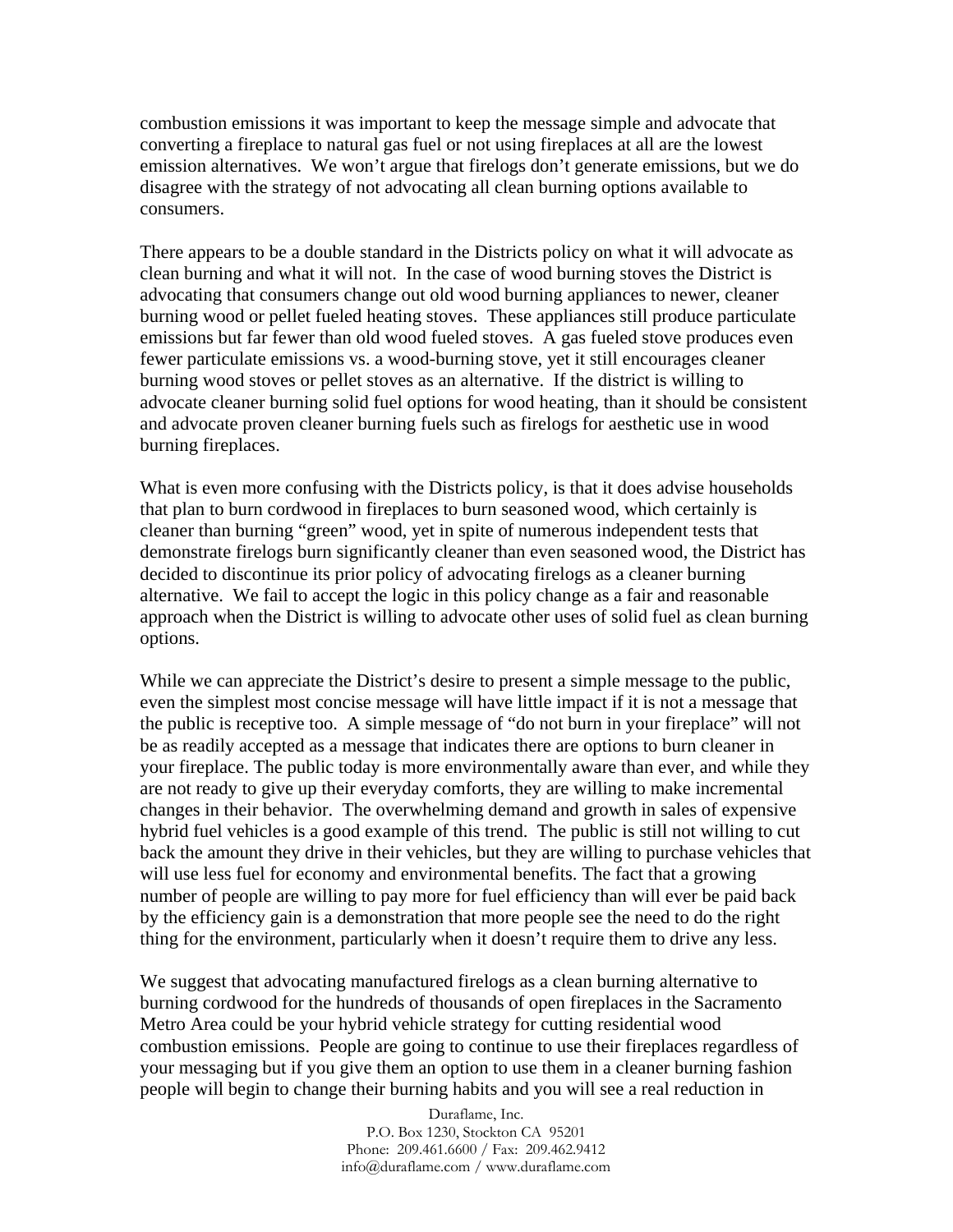residential wood combustion emissions from open fireplaces. We know it will work because the strategy has been proven in the Puget Sound area, which was once a nonattainment area for PM 10 emission. The Puget Sound Clean Air Agency achieved PM10 attainment without ever banning the installation of a wood burning fireplace, but instead by creating meaningful partnerships with all stakeholders to cooperatively implement a multifaceted strategy of educating the public about how to burn cleaner with tools such as new clean burning appliances and clean burning fuels such as manufactured firelogs. We are confident the Sacramento Metro Air Quality Management can achieve this same level of success.

We aren't asking the District to carry all the burden of communicating this message either. All we ask is that you change your recently modified neutral strategy regarding burning of firelogs to one that advocates them as one of several simple cleaner burning tips for open fireplace use. With your support our industry will take the initiative of spreading this message to the public, and to the extent you are willing to engage in cooperative communications we are ready and willing to partner with the District in promoting its residential wood combustion emissions reduction messages.

Larry, we trust we have addressed all of the concerns expressed by your staff at our recent meeting. We really desire to be a partner of the Air District instead of an adversary. We hope that your review of our comments herein will once again open a path for your District and our industry to pursue a win / win strategy to reducing RWC emissions.

Best Regards,

this larar

Chris Caron Vice President, Brand Development

cc; Bob Cline, Cline & Dupliessea Erika Schmidt, Frause PR

Attch;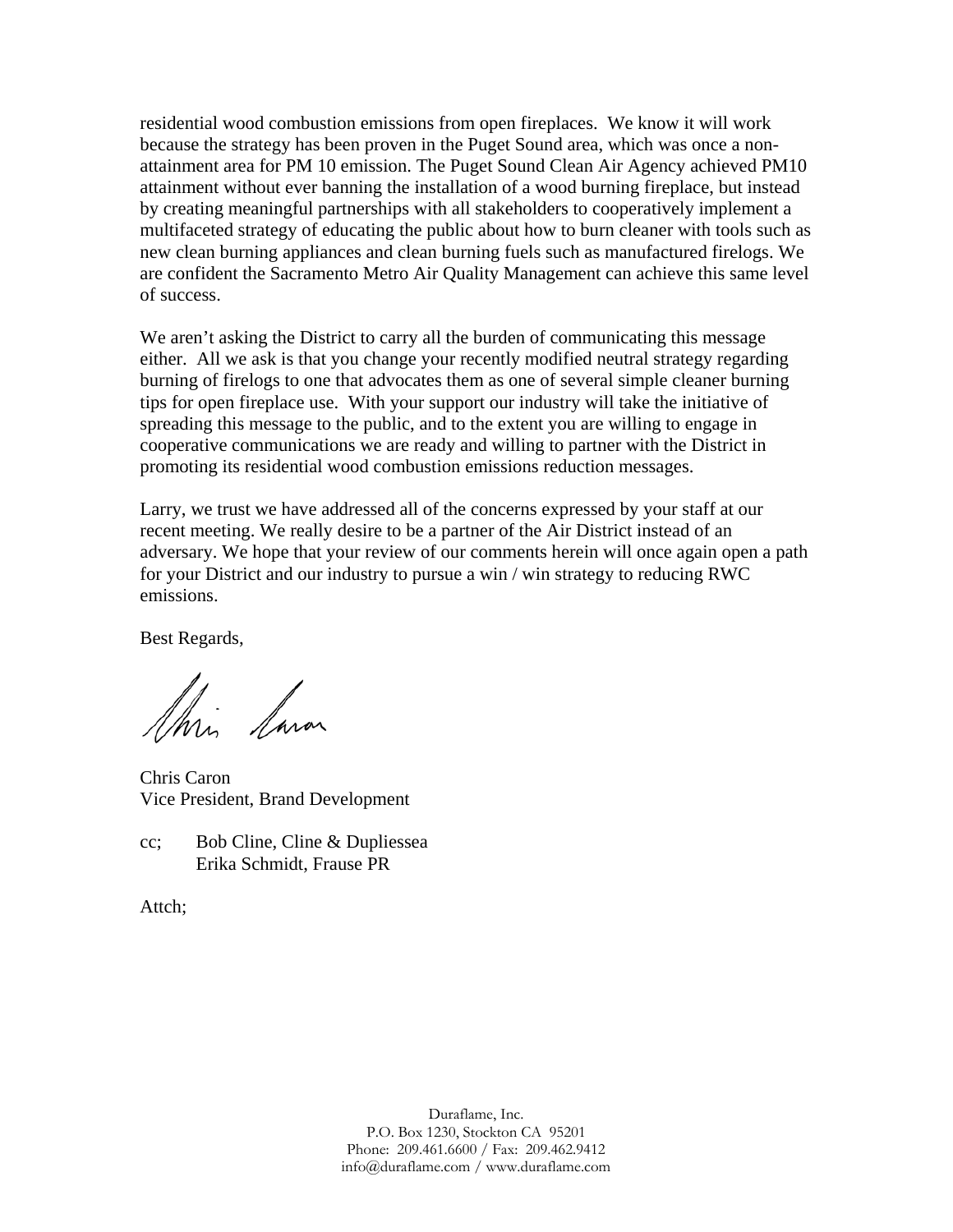

September 13, 2006

Chris Caron Duraflame, Inc. 2894 Mount Diablo Blvd. Stockton, CA 95203

Dear Chris,

In response to your question regarding the burn rate of cordwood in fireplaces used to compare the air emissions from commercially available wax/fiber firelogs that were part of the two recent testing programs sponsored by Environment Canada (EC), I offer the following information. The first EC testing program (administered by U.S. EPA Region 5), which focused on a number of key pollutants ( $NO_x$ ,  $VOC$ ,  $PM_2$ ,  $PAH$ ,  $CO$ , benzene, and formaldehyde), made measurements of these pollutants for five firelog brands. Direct measurement of emissions from cordwood was not funded. Comparison with cordwood was accomplished by using literature values compiled in a refereed Air and Waste Management Association publication, which in turn, compiled test results from a broad spectrum of fireplace operations and cordwood fuels (multiple fireplace models and nine tree species were used for fuel). These data were from work conducted for the Oregon Department of Energy, work conducted for Duraflame, Inc., work conducted by the Canadian Combustion Research Laboratory, work conducted by Shelton Research, Inc., and work conducted by B.C. Research. The second Environment Canada study (administered by the Puget Sound Clean Air Agency – PSCAA), which measured dioxin and furan (TEQ values) emissions, as well as, the key pollutants listed above on one additional firelog (a west coast manufactured Duraflame product) did directly measure emissions from cordwood for comparison and in that case the cordwood burn rate was 3.3kg/hr (dry reporting basis).

It is my understanding that there is concern about cordwood burn rates for fireplaces used for aesthetic purposes being less than for fireplaces used for heating and, that because of this, difference the comparisons between air emissions from cordwood and wax fiber firelogs are not applicable to the aesthetic use of fireplaces in the Sacramento area. This is not the case for several reasons: (1) The distinction between the aesthetic and heating use has been traditionally based on the number of fires per year rather than the intensity of the fires. The distinction between aesthetic use and heating use is a "gray" area as both the enjoyment and the utility of a fireplace share a common commodity – heat. Generally, if a home occupant reports using a fireplace less than several times a year it is considered aesthetic use. (2) There is only a small range of burn rates that are reasonable for a given fireplace size regardless of whether its use is

# **OMNI Environmental Services, Inc.**

Consulting 6 Engineering 6 Testing

5465 SW Western Avenue • Suite G • **Phone:** (503) 643-3788 Beaverton, Oregon 97005• USA Fax: (503) 643-3799



Email: houck@omni-test.com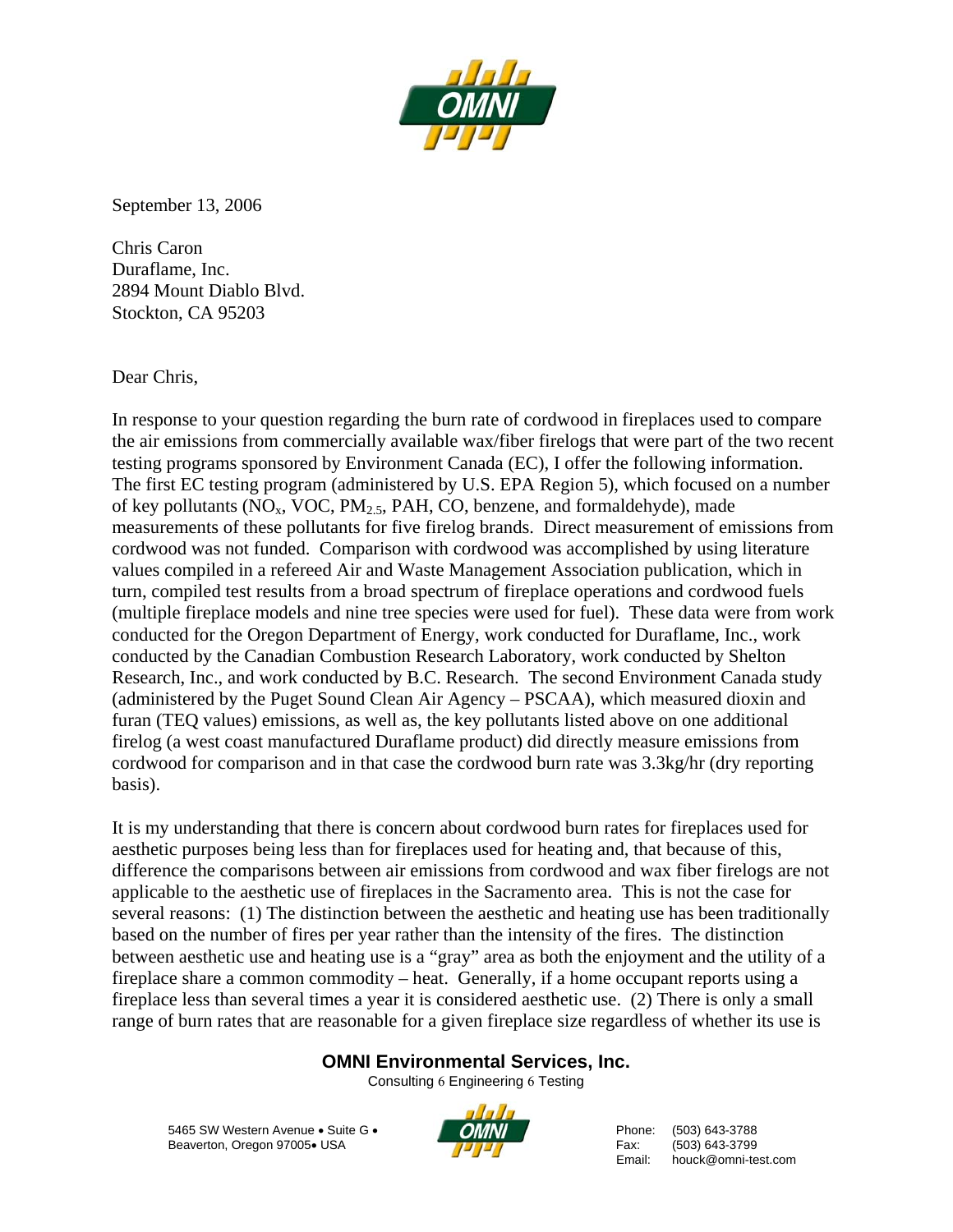described as for heating or aesthetics and the burn rate is also largely independent of the climate where the fireplace is located. For a standard 36-inch fireplace, the burn rate range would be about 3.0 to 5.0 kg/hr (dry reporting basis). The 36-inch size is the most common size in the Sacramento area. Below about 3.0 kg/hr the fire does not burn well and can go out. Above about 5.0 kg/hr the fire is too hot for most rooms and also can become a fire hazard. It should be remembered that a fireplace is a room heater, not a centralized heating system, its heating use is almost always classified as "secondary" not "primary" and its heat output doesn't, and can't, tract heating demand well. It should also be remembered that while true wood heaters (freestanding stoves and fireplace inserts) have air controls that regulate fires, fireplaces have no such controls – fire burn rates are primarily a function of how much wood is put into the unit, which has practical limits. (3) According to a survey conducted by the University of California, Berkeley in 2002, for the Sacramento Valley, 56% of the respondents that use fireplaces reported using them for aesthetics and 44% using them for heat. Even if there is a slightly lower burn rate on average for fireplaces used for aesthetics, the impact is diluted by the high fraction of fireplaces that are used for heating.

Over the last two decades, there have been numerous studies conducted by various laboratories funded by both the private and public sector that show wax/fiber firelogs offer an air emission reduction as compared to cordwood use in fireplaces. Emission comparisons for fireplaces should be on a mass pollutant per unit time, not mass of pollutant per mass of fuel burned. Wax/fiber fielogs have a heat content of about 15,700 Btu/dry pound of fuel as compared to wood, which averages about 8900 Btu/ dry pound of fuel. In addition wax/fiber firelogs average 2.2% moisture (dry basis) as compare to typical well-seasoned cordwood, which averages 24.1% moisture (dry basis). Less energy is required to evaporate the water from firelogs as an equal mass of cordwood. Due to the higher heat content and lower moisture content, a lower mass of firelogs is needed for the same heat output. Further, one-at-a-time usage instructions are included with most firelogs and the use of multiple 5 lb or 6 lb firelogs produces an obviously unsafe fire, which would be found to be unacceptable by most consumers. Reflective of the higher heat content, lower water content, and one-at-a-time use, the average firelog burn rate in fireplaces is 0.74 dry kg/hr – significantly less than cordwood.

The results of the second Environment Canada (PSCAA) study, which consisted of a western Duraflame firelog burned in a typical 36-inch fireplace and of cordwood burned at a rate of 3.3 kg/hr, provide a snapshot of the level of emission reduction achievable for firelog use in lieu of cordwood in the Sacramento area. The PM  $_{2.5}$  emissions at a level reflective of aesthetic fireplace use are 6.79 g/hr for a wax/fiber firelog and 26.7 g/hr for cordwood, respectively. In addition the emission rates for all other air pollutants measured, importantly including dioxin TEQ values, were less for the normal use of a firelog than for the use of cordwood.

I hope this information answers your questions. If you have any other questions please do not hesitate to contact me.

Sincerely,

James E. Houck, Ph.D.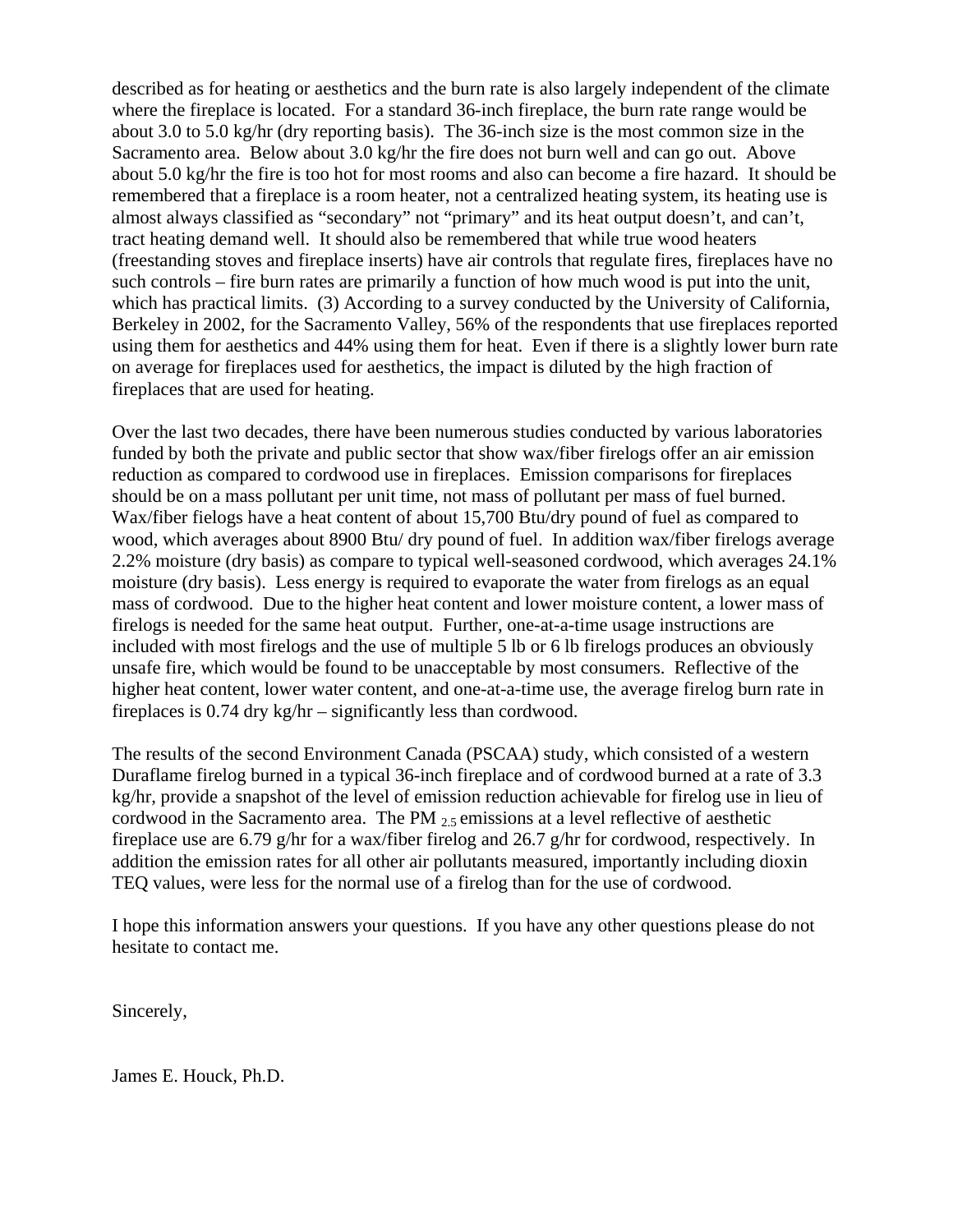

UNITED STATES ENVIRONMENTAL PROTECTION AGENCY RESEARCH TRIANGLE PARK, NC 27711

 $0C1 - 6$  2006

OFFICE OF AIR QUALITY PLANNING AND STANDARDS

PAGE

82

Duraflame, Inc. P.O. Box 1230 Stockton, California 95210 Attn: Mr. Chris Caron Vice President, Brand Development

Dear Mr. Caron:

This is in response to your letter of August 16, 2006, to Karen Blanchard of my staff concerning manufactured fire logs. Karen's preliminary communications with you or your representative about Duraflame logs apparently gave you the impression that the one remaining unresolved issue standing in the way of our advocating fire logs as an acceptable measure for reducing emissions from wood burning fireplaces concerns typical home usage. While this is one of our concerns, it is not our only concern. As a result, your impression is not consistent with our position. My staff, as well as our counterparts in the U.S. Environmental Protection Agency's Office of Research and Development (ORD), have reviewed the May 2006 report prepared by OMNI Environmental Services for the Puget Sound Clean Air Agency, as well as other relevant studies<sup>1</sup>, and based on the data in these reports EPA can neither universally recommend the use of manufactured fire logs instead of cordwood in our public information nor state unequivocally that manufactured fire logs produce less air pollution than cordwood.

We have a number of concerns with making a miversal statement without extensive caveats. First, variations in emissions exist depending on the cordwood species being burned. Our own testing<sup>ii</sup> showed a 6-fold variation in emissions between oak and pine species. Variation between these species was also observed in the 2000 Environment Canada study<sup>iii</sup>. This makes universal statements regarding the benefits of manufactured fire logs over cordwood tenuous when only one species of cordwood (fir) was compared to fire logs in the OMNI study. There is also considerable variation in fire log composition that could make Duraflame results unrepresentative of all manufacturers.

Our major issue with the Region 5 Great Lakes and the Puget Sound studies we reviewed was the degree of equivalency between burning two fire logs in succession vs. consuming 10 pounds of cordwood every hour (multiple charges each hour) for three hours. Available data indicate that fire logs appear to generate fewer emissions than cordwood, at least in relative terms. However, absolute reductions can only be determined using an objective, reproducible test method. If a flame-out criterion is used for test completion it should be determined identically for both types of fuel. This could be based on a visual observation, a stack temperature, CO level, etc. as long as it is applied equally to both fuel types.